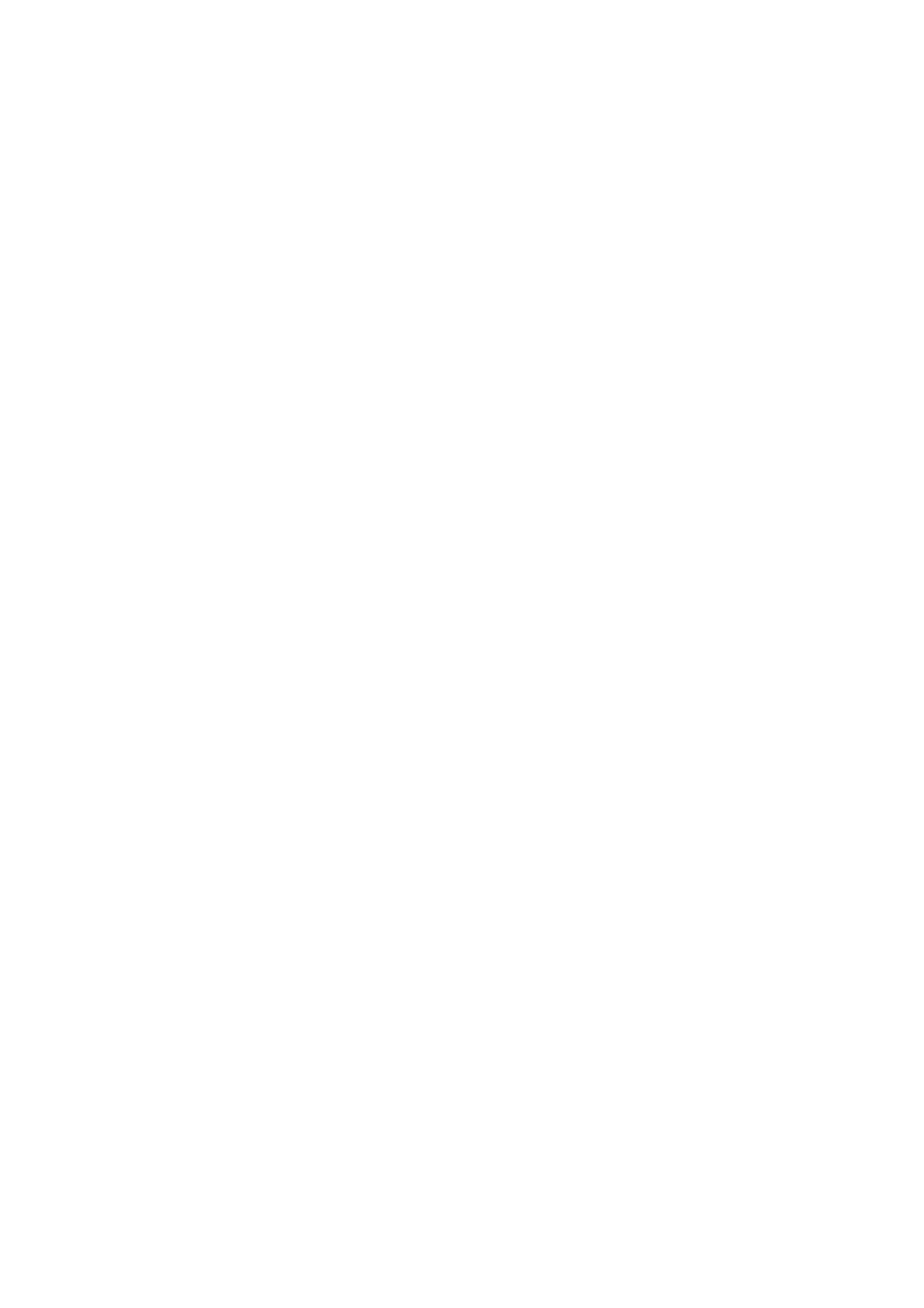### Recovery plans

This is one of a series of recovery plans published by the Department of Conservation. Recovery plans are statements of the Department's intentions for the conservation of particular plants and animals for a defined period. In focusing on goals and objectives for management, recovery plans serve to guide the Department in its allocation of resources and to promote discussion amongst a wider section of the interested public.

After preparing a technical report which was refined by scientists and managers both within and outside the Department, a draft of this plan was sent to the New Zealand Conservation Authority and relevant Conservation Boards for comment. After further refinement, this plan was formally approved by the Southern Regional General Manager in May 2000. A review of this plan is due after ten years (2010), or sooner if new information leads to proposals for a significant change in direction. This plan will remain operative until a reviewed plan is in place.

The Department acknowledges the need to take account of the views of the tangata whenua and the application of their values in the conservation of natural resources. While the expression of these values may vary, the recovery planning process provides opportunities for consultation between the Department and the tangata whenua. Departmental Conservancy Kaupapa Atawhai Managers are available to facilitate this dialogue.

A recovery group consisting of people with knowledge of inland *Lepidium*, and with an interest in their conservation has been established. The purpose of the Inland *Lepidium* Recovery Group is to review progress in the implementation of this plan and to recommend to the Department any changes which may be required as management proceeds. Comments and suggestions relating to the conservation of inland *Lepidium* are welcome and should be directed to the recovery group via any office of the Department or to the Biodiversity Recovery Unit.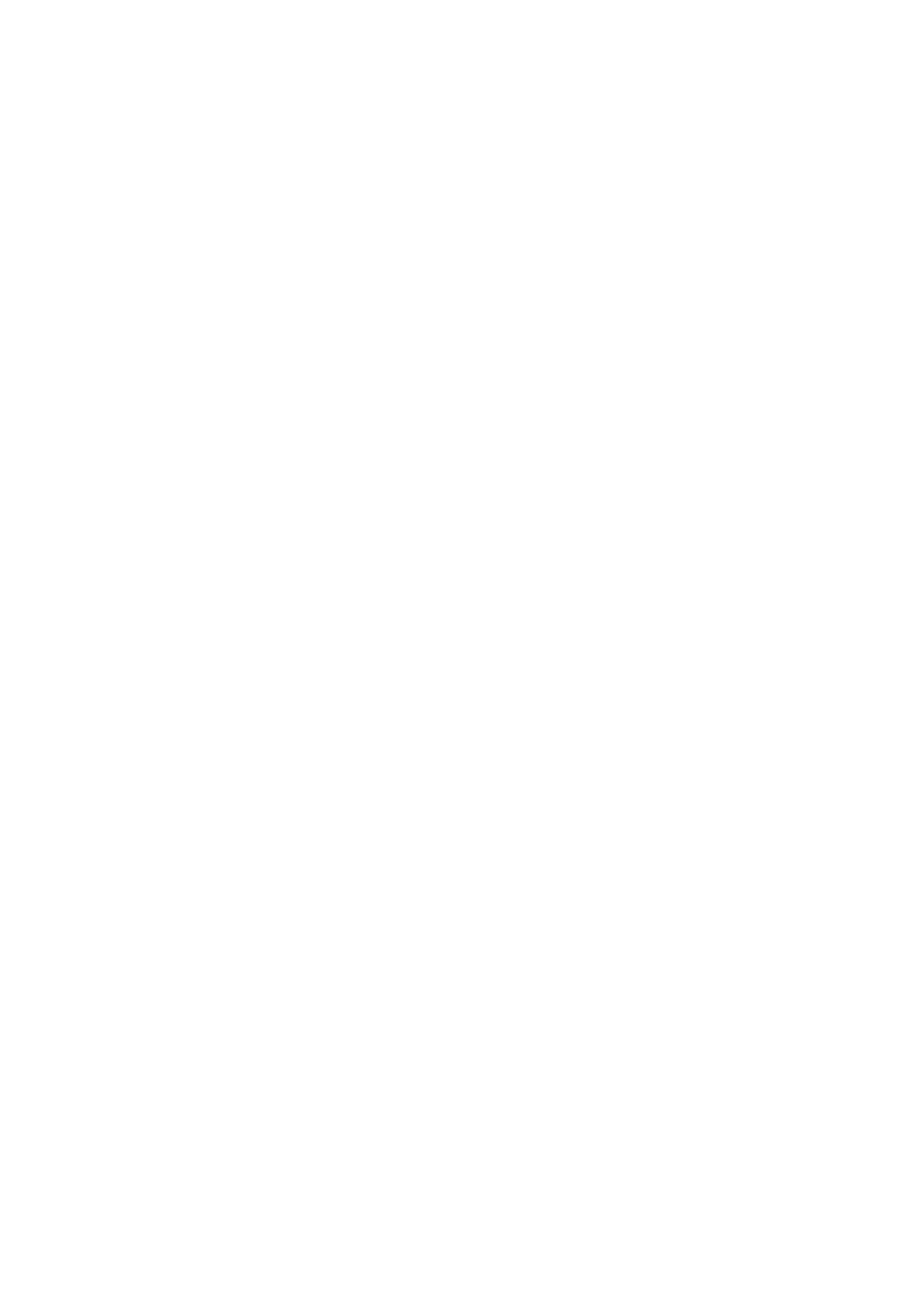### Inland *Lepidium* recovery plan

2000 - 2010

THREATENED SPECIES RECOVERY PLAN 32

Published by: Department of Conservation P. O. Box 10-420 Wellington NEW ZEALAND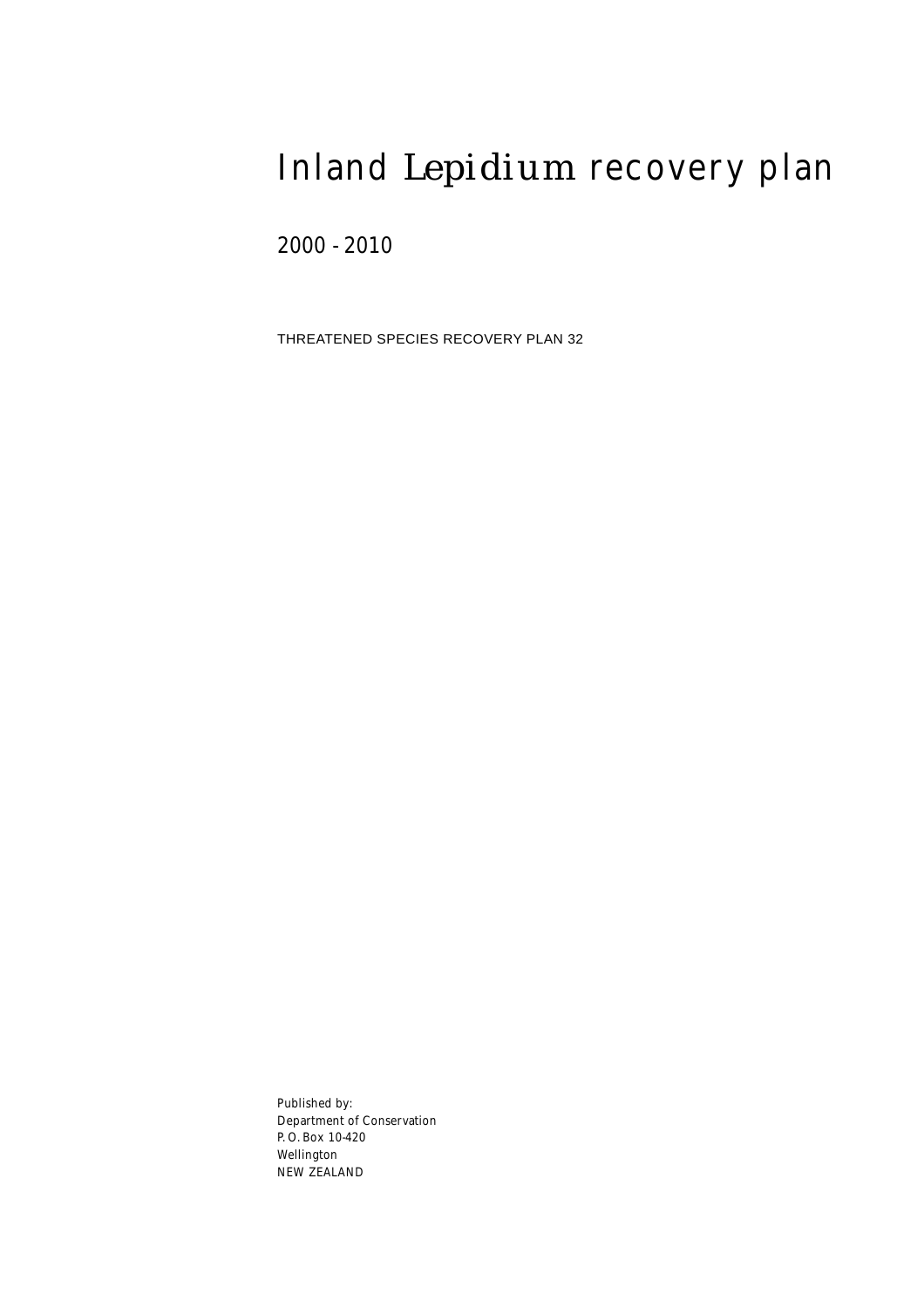Prepared by: R. B. Allen Landcare Research Private Bag 1930 Dunedin

ISSN: 1170-3806 ISBN: 0-478-21974-1

© 2000 Department of Conservation

Cover photo: *Lepidium sisymbrioides* subsp. *matau*. Photo by John Barkla.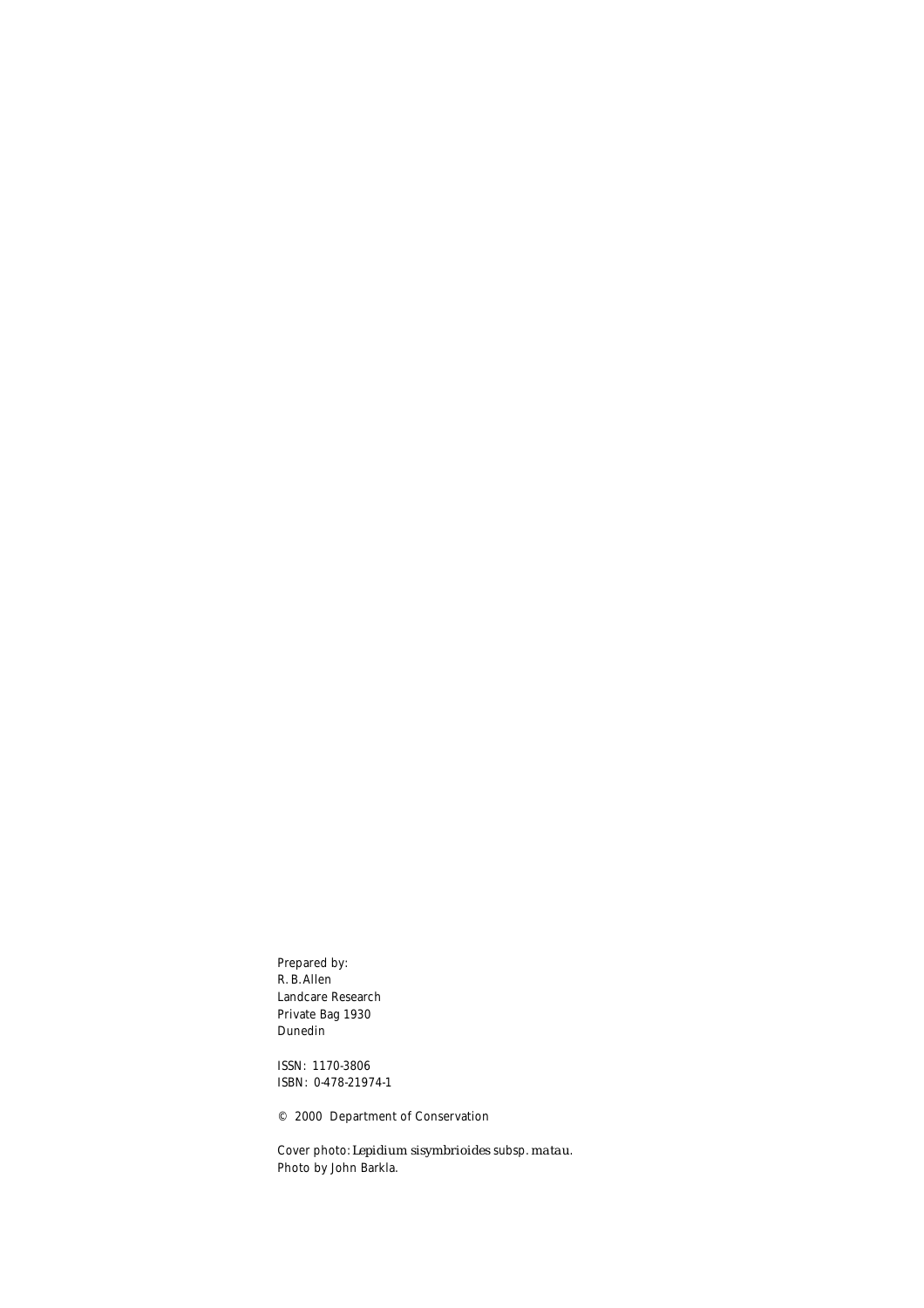### CONTENTS *page*

| <b>Abstract</b> |     | $\mathbf{1}$                                |                  |
|-----------------|-----|---------------------------------------------|------------------|
| 1.              |     | Introduction                                | $\boldsymbol{2}$ |
|                 | 1.1 | Past distribution                           | $\mathbf{2}$     |
|                 | 1.2 | <b>Present distribution</b>                 | 4                |
|                 | 1.3 | Species ecology and biology                 | $\boldsymbol{6}$ |
|                 | 1.4 | <b>Causes of decline</b>                    | 9                |
|                 | 1.5 | <b>Threats</b>                              | 11               |
|                 | 1.6 | Past conservation effort                    | 11               |
|                 | 1.7 | Recovery potential                          | 12               |
| 2.              |     | <b>Options for recovery</b>                 | 13               |
| 3.              |     | <b>Recovery strategy</b>                    | 14               |
|                 | 3.1 | Goal                                        | 14               |
|                 | 3.2 | Objectives for the term of this plan        | 14               |
| 4.              |     | Workplan                                    | 15               |
| 5.              |     | <b>Review date</b>                          | 20               |
|                 |     | <b>Acknowledgements</b>                     | 21               |
|                 |     | Selected bibliography and further reading   | 22               |
|                 |     | <b>Appendix 1: Published Recovery Plans</b> | 24               |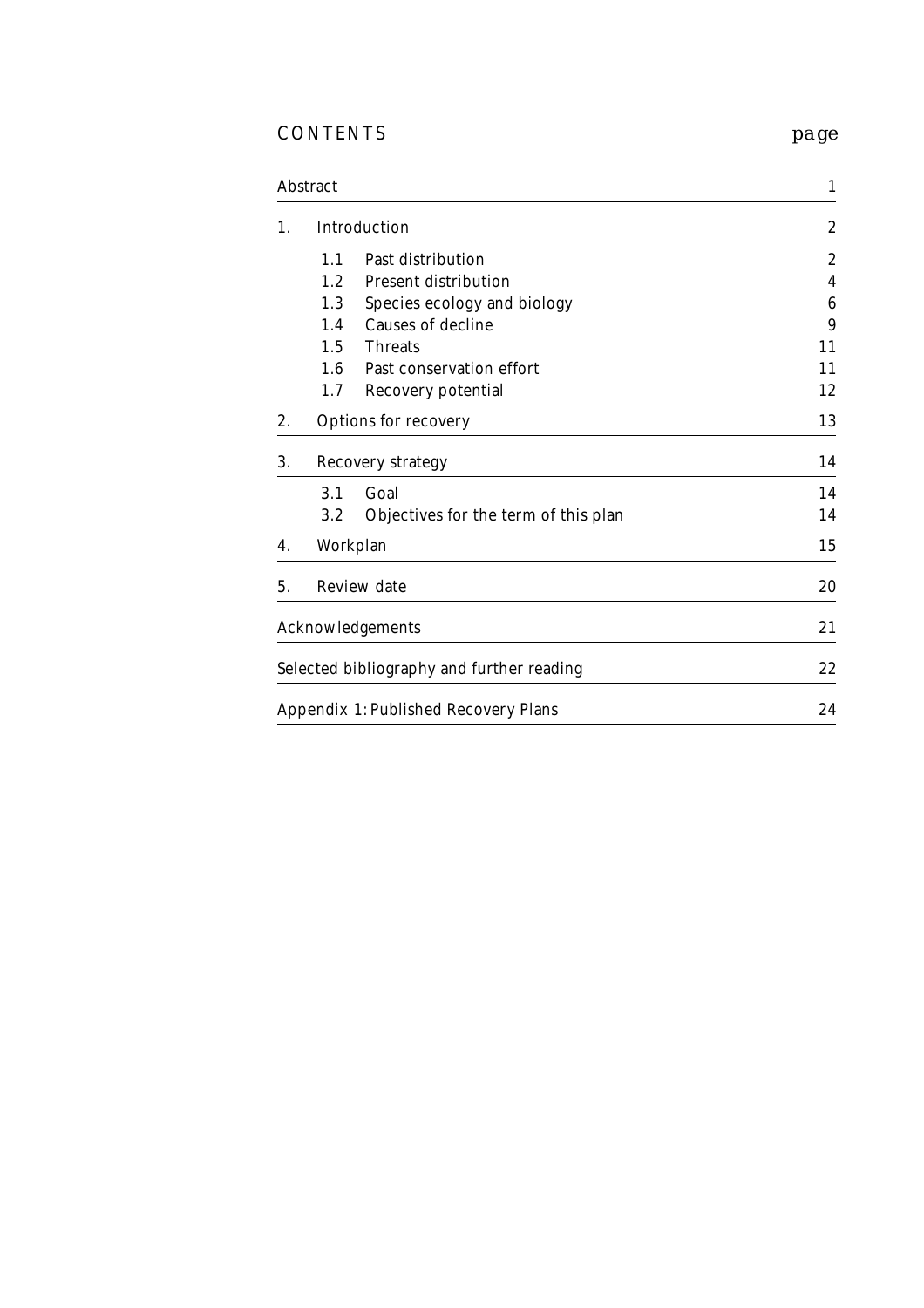### Abstract

*Lepidium sisymbrioides*, with three subspecies, and *L. kirkii* are small, cryptic, perennial herbs restricted to small, scattered populations in the depleted semi-arid grasslands of central Canterbury and Otago. Little is known of their former distribution and abundance, their present extent, their ecology, or the factors that threaten their continued existence.

This recovery plan is intended to provide the basis for remedying the deficiencies in our understanding of these threatened plants, and to ensure that viable, selfsustaining populations of the four inland *Lepidium* taxa are established or restored in the wild throughout their known natural range.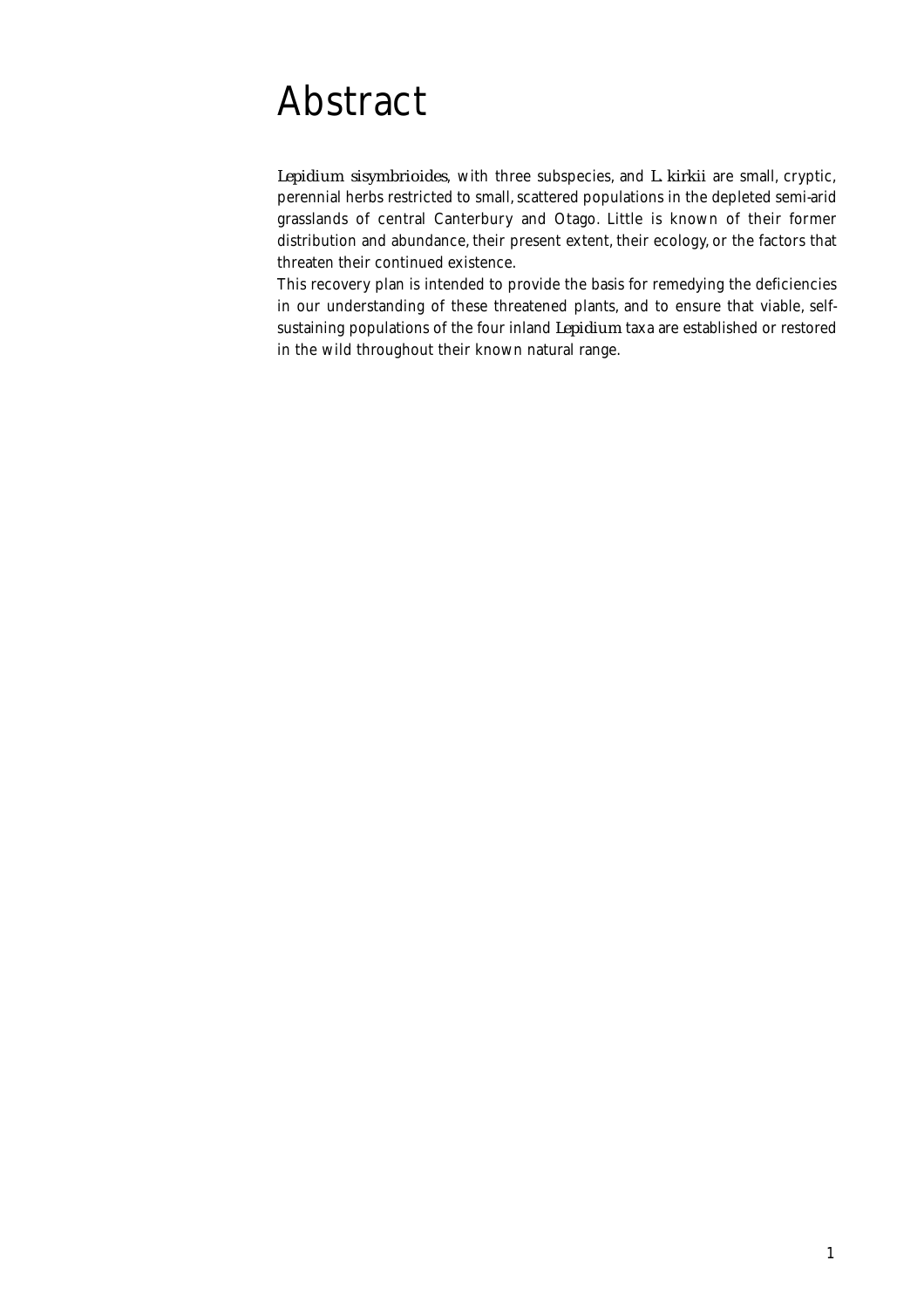### 1. Introduction

Only two native species of *Lepidium*, both endemic, are restricted to inland habitats in New Zealand, whereas five endemic and one native species occur on the coast (Webb et al. 1988, Garnock-Jones & Norton 1995). The inland species are found only in Canterbury and Otago.

One of the two inland *Lepidium* species, *L. sisymbrioides* Hook. f*.*, has three subspecies. *L. sisymbrioides* subsp. *matau* (Petrie) Thell. is known only from the Galloway district in the Manuherikia Valley, growing on gravel veneer over schist or Tertiary mudstone, and at nearby Springvale, on severely eroded Tertiary silts and clays. *L. sisymbrioides* subsp. *sisymbrioides* is relatively widespread, but nowhere common, in Central and north Otago and parts of inland Canterbury. It also occupies habitats comprising a veneer of gravel over schist bedrock, as well as occurring on deep alluvial gravels, limestone debris, and greywacke outcrops (Allen 1998). *L. sisymbrioides* subsp. *kawarau* (Petrie) Thell. occurs as scattered populations in the Kawarau Gorge area, where it grows almost exclusively in fissures on schist outcrops, and near Falls Dam in the upper Manuherikia Valley, where a few populations are found on greywacke outcrops and lakeside gravels.

Recent research has failed to ascertain the reasons for the apparent rarity of all three subspecies (Allen 1998). Cultivation and irrigation have undoubtedly reduced the area of habitat for *L. sisymbrioides* subsp. *matau* and *L. sisymbrioides* subsp. *sisymbrioides*, but there appears to be an abundance of suitable habitat that they do not occupy.

The second species, *Lepidium kirkii* Petrie, is restricted to saline/sodic soils of the intermontane basins of Central Otago. Habitat destruction resulting from cultivation and irrigation is probably the main reason for its rarity and the greatest threat to its survival.

*Lepidium sisymbrioides* is unusual for its dimorphic sexual systems, and all the inland endemic *Lepidium* taxa for their ecology. They are representative of a native flora that is now vastly reduced in diversity and abundance because of the severe post-European agricultural modification of its habitat. All inland native *Lepidium* taxa are listed as threatened plants (de Lange et al. 1999).

Without management, it is likely that some of the Falls Dam populations of *Lepidium sisymbrioides* subsp. *kawarau* will become extinct within a decade, along with the small outlying populations of *L. sisymbrioides* subsp. *matau* around Galloway and at Springvale. This also applies to most or all populations of *L. kirkii. L. sisymbrioides* subsp. *sisymbrioides* is sufficiently widespread and common to be under no immediate threat of extinction, but there will be continual loss of populations of this and *L. sisymbrioides* subsp. *kawarau* as habitat modification and other threats continue unchecked.

This recovery plan seeks to secure the continued existence of the endemic inland *Lepidium* species in a relatively natural habitat.

#### 1.1 PAST DISTRIBUTION

There is no information on the abundance or distribution of either inland *Lepidium* species before the mid-19th century. It can be assumed that both were relatively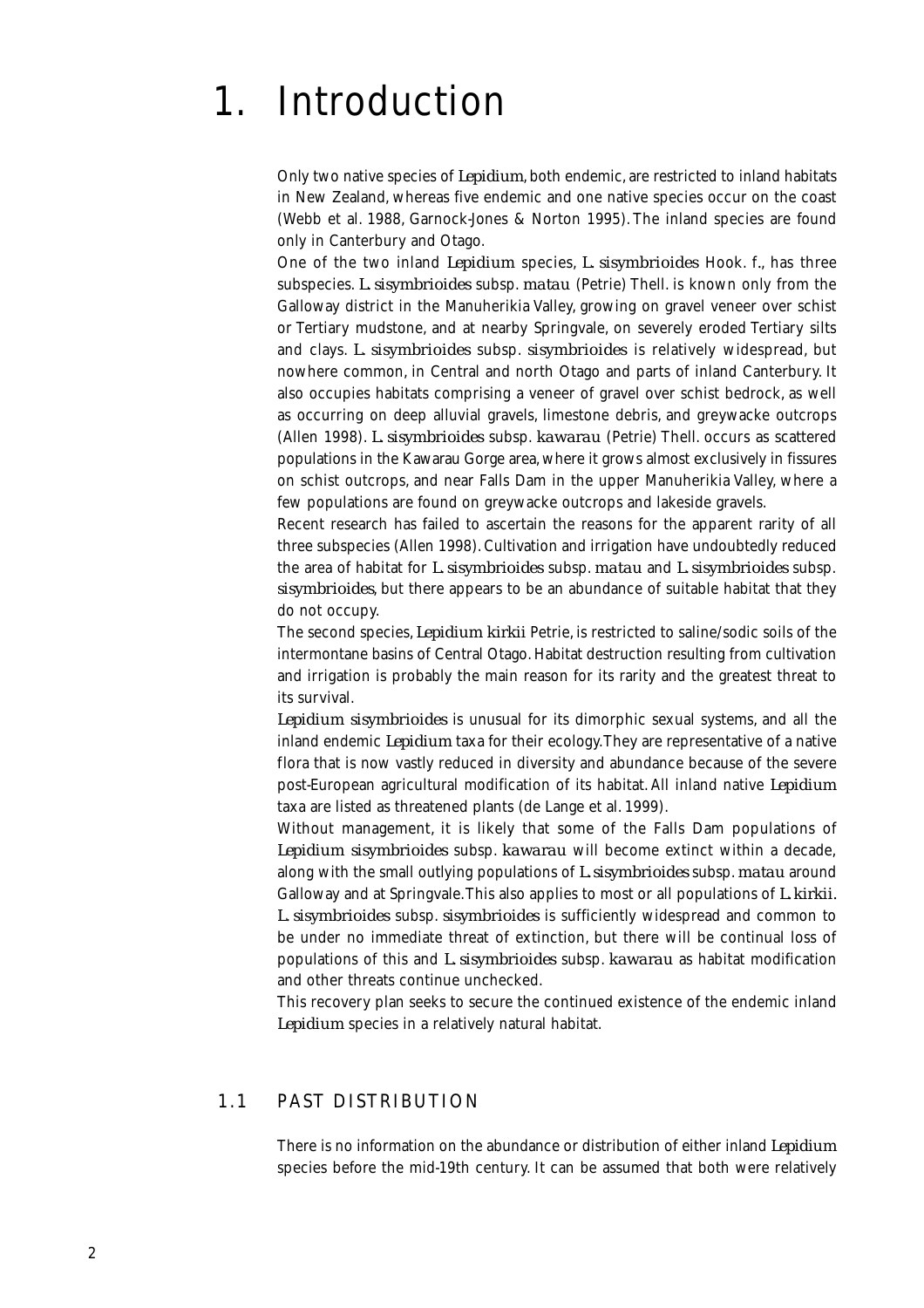more widespread in the semi-arid interior of South Island when their habitat had not been modified by European farming practices. *L. kirkii* was presumably always limited by the distribution of the saline/sodic soils to which it seems restricted. Differences of opinion about the taxonomy of *Lepidium sisymbrioides* and its entities confuse the issue of its distribution. Table 1 summarises taxonomic history and distribution records.

| <b>EARLIER NAME</b>                      | <b>AUTHORITY (DISTRIBUTION)</b>                                                                                                                               | <b>YEAR</b> | <b>CURRENT NAME</b>                      |
|------------------------------------------|---------------------------------------------------------------------------------------------------------------------------------------------------------------|-------------|------------------------------------------|
| L. incisum                               | Banks and Solander (subalpine<br>region of the Waimakariri)                                                                                                   | 1853        | L. sisymbrioides subsp.<br>sisymbrioides |
| L. sisymbrioides                         | Hooker (Lake Ohau; Waitaki Valley)                                                                                                                            | 1864        | L. sisymbrioides subsp.<br>sisymbrioides |
| L. sisymbrioides                         | Armstrong (lowland and alpine<br>Canterbury)                                                                                                                  | 1880        | L. sisymbrioides subsp.<br>sisymbrioides |
| L. sisymbrioides                         | Kirk (Lake Ohau; Mackenzie<br>country)                                                                                                                        | 1882        | L. sisymbrioides subsp.<br>sisymbrioides |
| L. solandri                              | Kirk (Broken River basin, and now<br>included L. incisum Banks and<br>Solander)                                                                               | 1882        | L. sisymbrioides subsp.<br>sisymbrioides |
| L. incisum                               | Kirk (but considered its continued<br>existence doubtful)                                                                                                     | 1882        | L. sisymbrioides subsp.<br>sisymbrioides |
| L. sisymbrioides<br>subsp. sisymbrioides | Thellung                                                                                                                                                      | 1906        | L. sisymbrioides subsp.<br>sisymbrioides |
| L. sisymbrioides var.<br>ovatum          | Thellung (Kurow)                                                                                                                                              | 1906        | L. sisymbrioides subsp.<br>sisymbrioides |
| L. sisymbrioides                         | Cheeseman (Broken River; McKenzie<br>plains; Lakes Tekapo, Ohau, Pukaki;<br>Waitaki Valley; Lake Wanaka)                                                      | 1925        | L. sisymbrioides subsp.<br>sisymbrioides |
| L. sisymbrioides                         | Allan (lowland and montane<br>tussock grassland east of divide lat<br>43°-45°; now included L. solandri<br>Kirk and L. sisymbrioides var.<br>ovatum Thellung) | 1961        | L. sisymbrioides subsp.<br>sisymbrioides |
| L. sisymbrioides<br>subsp. sisymbrioides | Webb, Sykes and Garnock-Jones<br>(dry stony terraces and limestone<br>debris throughout Canterbury and<br>Central Otago)                                      | 1988        | L. sisymbrioides subsp.<br>sisymbrioides |
| L. australe                              | Kirk (near Cromwell)                                                                                                                                          | 1882        | L. sisymbrioides subsp. kawarau          |

|  |  | TABLE 1: TAXONOMIC HISTORY AND DISTRIBUTION OF INLAND LEPIDIUMS |  |  |
|--|--|-----------------------------------------------------------------|--|--|
|  |  |                                                                 |  |  |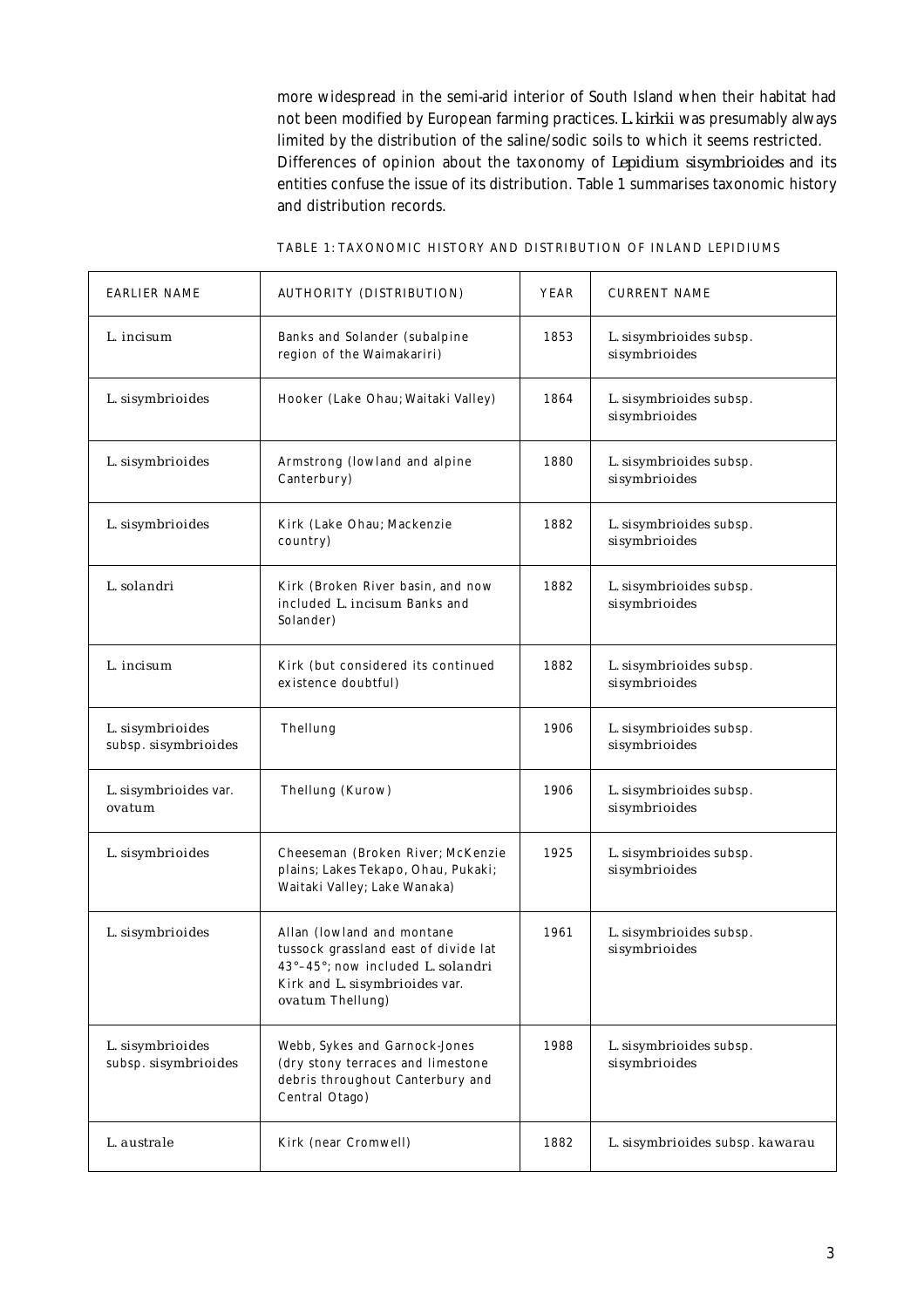| <b>EARLIER NAME</b>                | <b>AUTHORITY (DISTRIBUTION)</b>                                                            | <b>YEAR</b> | <b>CURRENT NAME</b>             |
|------------------------------------|--------------------------------------------------------------------------------------------|-------------|---------------------------------|
| L. kawarau                         | Petrie (Kawarau River)                                                                     | 1885        | L. sisymbrioides subsp. kawarau |
| L. kawarau yar.<br>dubium          | Petrie (Duntroon)                                                                          | 1885        | L. sisymbrioides subsp. kawarau |
| L. sisymbrioides<br>subsp. kawarau | Thellung                                                                                   | 1906        | L. sisymbrioides subsp. kawarau |
| L. kawarau                         | Cheeseman                                                                                  | 1925        | L. sisymbrioides subsp. kawarau |
| L. kawarau yar.<br>dubium          | Cheeseman (Duntroon)                                                                       | 1925        | L. sisymbrioides subsp. kawarau |
| L. kawarau                         | Allan (Kawarau River near Gibbston)                                                        | 1961        | L. sisymbrioides subsp. kawarau |
| L. sisymbrioides<br>subsp. kawarau | Webb, Sykes and Garnock-Jones<br>(rock outcrops in Kawarau Gorge<br>and Manuherikia Gorge) | 1988        | L. sisymbrioides subsp. kawarau |

TABLE 1 cont.: TAXONOMIC HISTORY AND DISTRIB UTION OF INLAND LEPIDIUMS

Petrie (1890) first described *Lepidium kirkii* from collections from "saline situations in the Maniototo Plains", in the Gimmerburn district. He later added Bannockburn to its distribution, and reiterated that it was confined to salty situations (Petrie 1895). Cheeseman (1925) cited no additional localities. Allan (1961) provided Petrie's type locality of Gimmerburn district, and a distribution of salt patches in tussock grassland, Central Otago. Webb et al. (1988) repeated this.

#### 1.2 PRESENT DISTRIBUTION

The following records are based on recent herbarium (CHR) records, unpublished and published reports, personal communications and observations, and Landcare Research Rare Plants Site Reports held at Landcare Research, Dunedin. Map references are to the 1:50000 NZMS 260 series.

| <b>LOCATION</b>                                                   | <b>GRID REFERENCE</b> |
|-------------------------------------------------------------------|-----------------------|
| Chapman Road, transplants from cultivation ex Crawford Hills Road | G42 232428            |
| Springvale Road                                                   | G42 295503            |
| Galloway Station "water race"                                     | G42 324482            |
| Wardle property, Galloway Road                                    | G42 324491            |
| Galloway Station "Nassella block"                                 | G42 330476            |

TABLE 2: *LEPIDIUM SISYMBRIOIDES* SUBSP. *MATAU*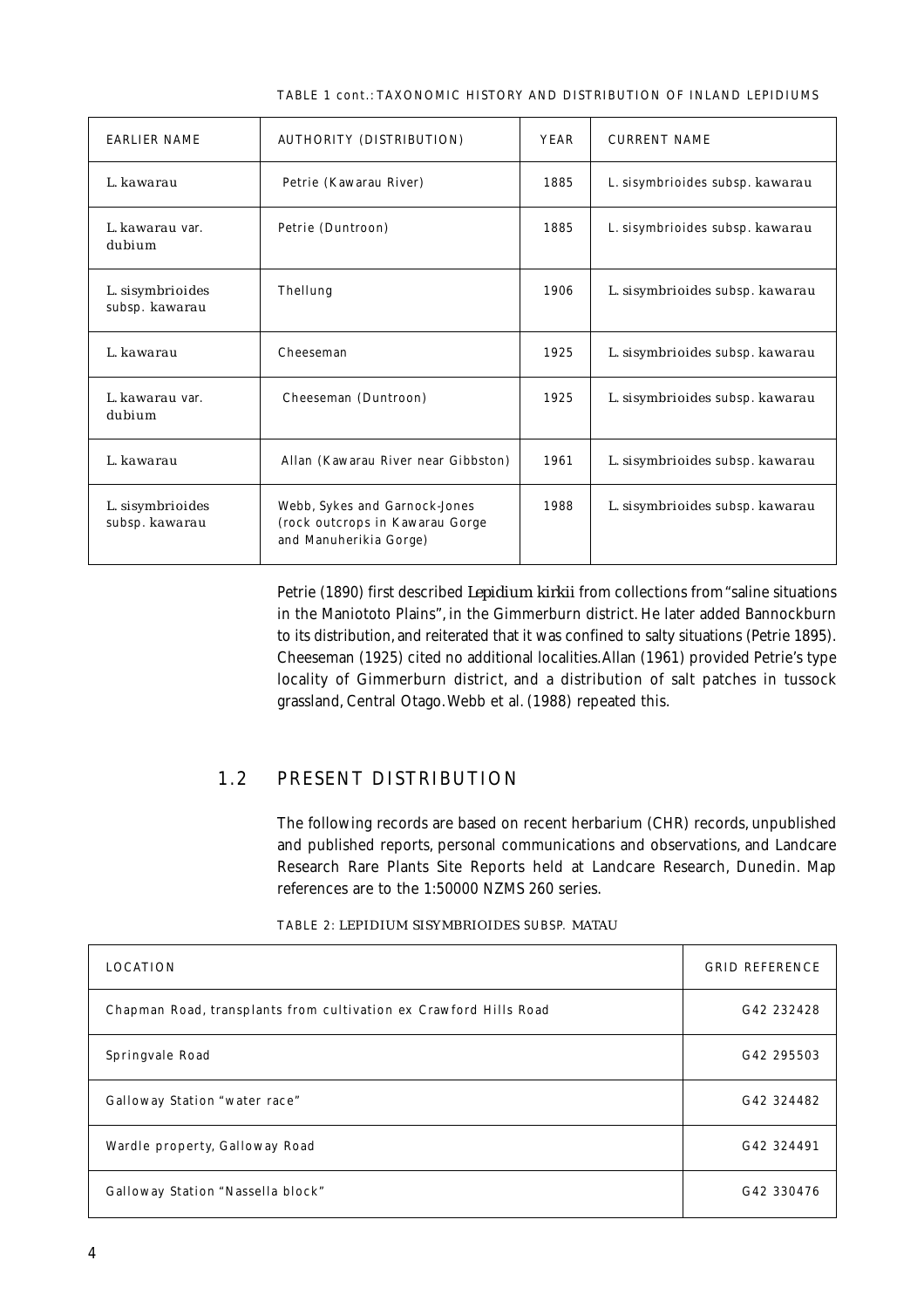| <b>LOCATION</b>                                             | <b>GRID REFERENCE</b> |
|-------------------------------------------------------------|-----------------------|
| Bluffs above farm track, Long Gully                         | F41 025619            |
| Swift Burn, Kawarau Gorge                                   | F41 853701            |
| Chards Road, Kawarau Gorge                                  | F41 865691, 867695    |
| SH6, Kawarau Gorge                                          | F41 867698            |
| Adjacent SH6, Nevis Bluff, Kawarau Gorge                    | F41 946668            |
| Fault scarps, north side Slapjack Creek                     | F41 987626, 991623    |
| Beside access road, Slapjack Creek                          | F41 993614            |
| Fiddlers Flat Road, Falls Dam                               | H41 650873            |
| Manuherikia River gorge below Falls Dam                     | H41 651877            |
| Western end of Falls Dam                                    | H41 654873            |
| Lake shore and adjacent hillside, NE extremity of Falls Dam | H41 666897            |

#### TABLE 3: *LEPIDIUM SISYMBRIOIDES* SUBSP. *KAWARAU*

#### TABLE 4: *LEPIDIUM SISYMBRIOIDES* SUBSP. *SISYMBRIOIDES*

| <b>LOCATION</b>                               | <b>GRID REFERENCE</b> |
|-----------------------------------------------|-----------------------|
| Pisa Flats, upper Clutha Valley               | G41 160792, 163788    |
| SE of Chatto Creek Hotel, Manuherikia Valley  | G42 352542-356563     |
| <b>Chatto Creek</b>                           | G42 360578            |
| Otematata                                     | H40 859177            |
| Blackstone, Manuherikia Valley                | H41 595770            |
| Styx-Patearoa Road                            | H42 715394            |
| <b>Tekapo Accommodation Reserve</b>           | 137 091834            |
| Beside Waitaki River, Kurow                   | I40 102023            |
| <b>Beside SH83 SE of Kurow</b>                | 140 115024            |
| Hakataramea - Waimate Road, SE of Fettercairn | 140 135035            |
| Lance McCaskill Scientific Reserve            | K34 058752            |
| Cave Stream Scenic Reserve                    | K34 077782            |
| Broken River, Flock Hill scarp                | K34 084795            |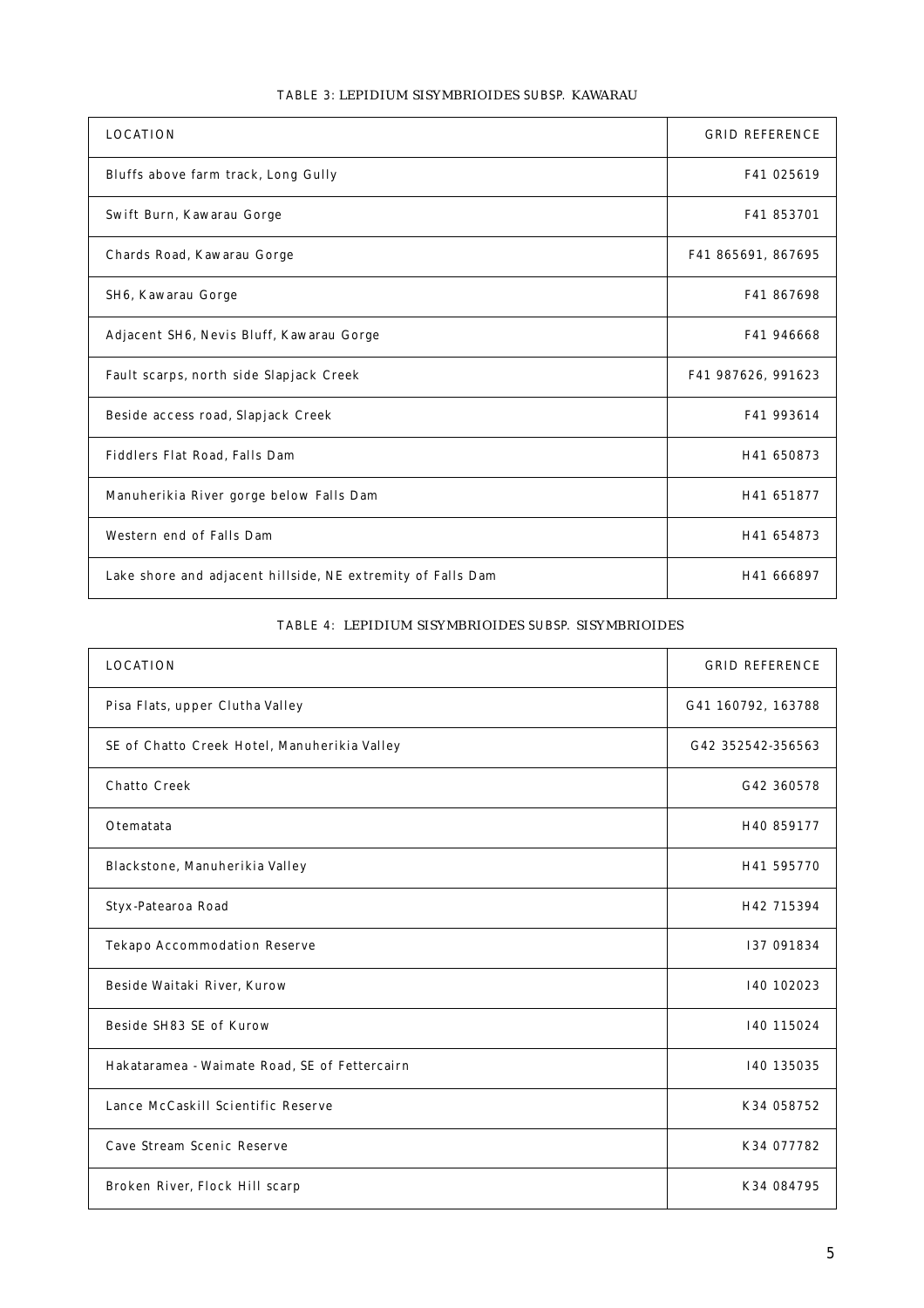| <b>LOCATION</b>                    | <b>GRID REFERENCE</b>                                                                  |
|------------------------------------|----------------------------------------------------------------------------------------|
| Chapman Road Scientific Reserve    | G42 232428                                                                             |
| Galloway district                  | G42 315467, 321465,<br>321469, 324482,<br>332506, 337497,<br>340515, 349499,<br>353509 |
| Chatto Creek, Manuherikia Valley   | G42 358575                                                                             |
| Rockdale, Manuherikia Valley       | G42 366589                                                                             |
| Dovedale, Ida Valley               | H42 521526                                                                             |
| Gold sluicings, Styx-Patearoa Road | H42 717384                                                                             |
| Wilson Road, near Ranfurly         | H42 735486                                                                             |

#### 1.3 SPECIES ECOLOGY AND BIOLOGY

#### *Lepidium sisymbrioides*

*Lepidium sisymbrioides* is currently recognised as three subspecies (Webb et al. 1988). Two subspecies (*L. sisymbrioides* subsp. *sisymbrioides* and *L. sisymbrioides* subsp. *matau*) have considerably overlapping morphological and ecological characteristics, and some herbarium specimens have been re-identified from one to the other (e.g. *matau* to *sisymbrioides*: CHR 329254, collected by Petrie from Eweburn in the Maniototo). Populations of the two taxa occur within 7.5 km of each other in very similar, if not identical, habitats - Galloway and Chatto Creek, Manuherikia Valley. Allen (1998) recommended exploration of the possibility that they are geographic variants of a single entity. However, because they are presently not known to be sympatric, their taxonomic status does not result in any confusion with identification or degree of threat.

*Lepidium sisymbrioides* is the only dioecious (plants have either male or female flowers) member of the approximately 3200 species of the cosmopolitan plant family Brassicaceae (Webb et al. 1988). All three subspecies are long-lived (>10 years) rosette-forming perennial herbs with substantial taproots that can extend for 2 m into the substrate. In cultivation, *L. sisymbrioides* subsp. *matau* and *L. sisymbrioides* subsp. *sisymbrioides* are morphologically very similar (Allen 1998). In the wild they form compact clumps of numerous small (<5 cm diameter) rosettes of grey-green to purplish, lobed or pinnate leaves, with racemes of multitudes of small flowers borne on a stem up to about 10 cm tall. Wild *L. sisymbrioides* subsp. *kawarau* typically forms more lax clumps of larger (up to 20 cm diameter) rosettes with more finely pinnate leaves than the other subspecies, and its leaves are commonly green. Its flowering stems are up to 30 cm tall.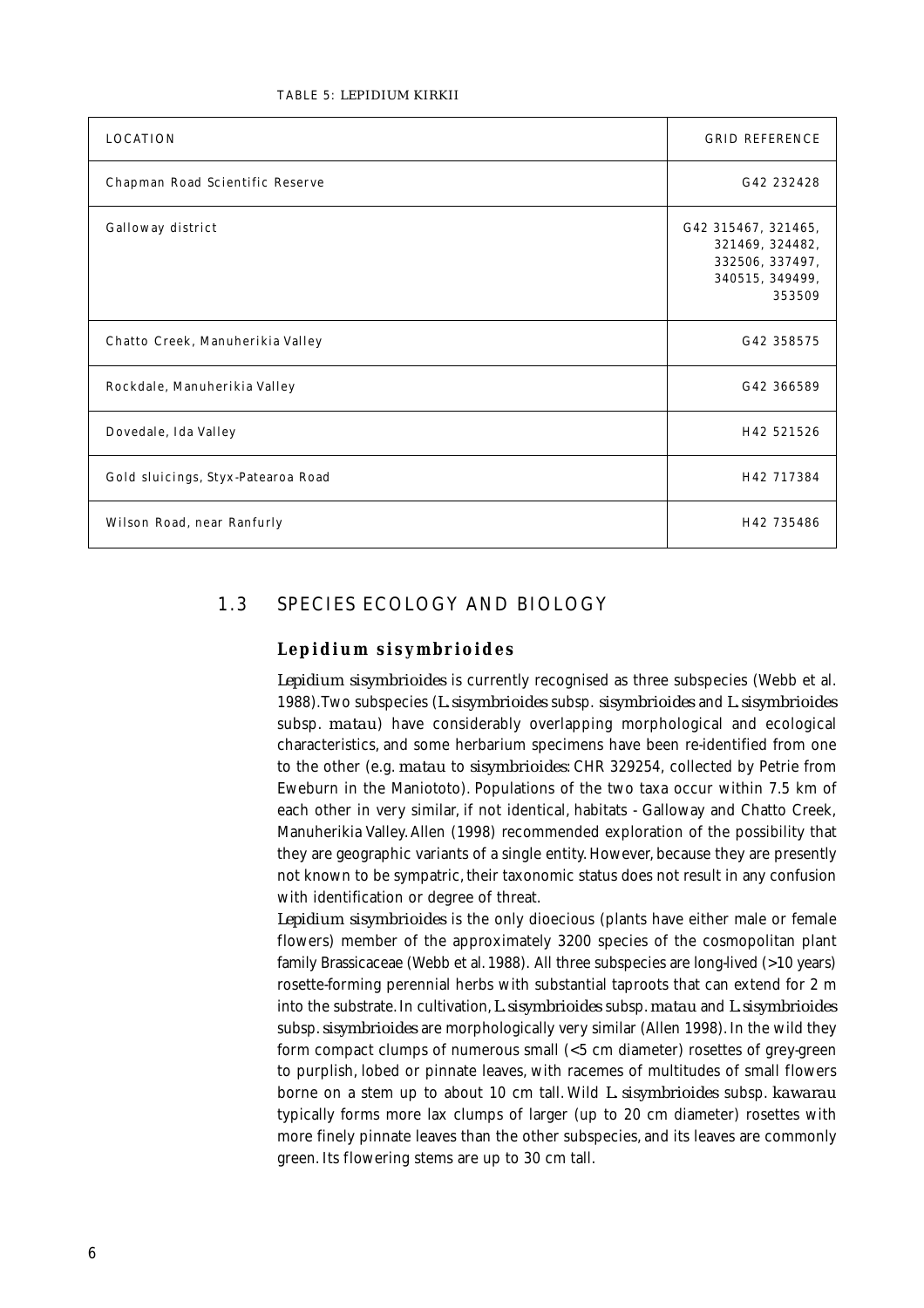*Lepidium sisymbrioides* subsp. *matau* is classified as critically endangered by de Lange et al. (1999). It is restricted to Central Otago, where it was recorded from sites in the Maniototo basin and near Alexandra in Central Otago last century (CHR herbarium records). It has been formally recorded recently as a main population of fewer than 200 plants in the Galloway district (45∞ 15' S), near Alexandra (Allen 1996, 1998), and small groups of plants at other sites within a few kilometres of this (Landcare Research Rare Plants Site Reports; CHR herbarium records).

*Lepidium sisymbrioides* subsp. *kawarau* bears the classification of endangered (de Lange et al. 1999). It is known from 10 small populations in and adjacent to the Kawarau Gorge  $(45<sub>∞</sub> S)$ , and a few populations in the upper Manuherikia River valley (44∞ 53' S) in Central Otago (Allen 1998). At the former location its habitat is schist outcrops, and at the latter it occurs on greywacke outcrops and adjacent talus and hillslope, and on a lakeside gravel terrace.

*L. sisymbrioides* subsp. *sisymbrioides* is regarded as declining (de Lange et al. 1999). It has been recorded at more than 20 localities ranging from the Waipara River gorge and Broken River in north Canterbury (43∞ 10' S) to Patearoa in eastern Central Otago (45∞ 20' S). Its habitat includes limestone debris and greywacke and schist gravel river terraces and floodplains. It is still widespread, but local and nowhere common.

All three subspecies are restricted to seasonally dry to semi-arid habitats with substantial summer soil water deficits (e.g. Hubbard &Wilson 1988) and cold winters. Typically, topsoils are thin, gravelly, and overlie either weathered bedrock, talus, or deep gravels. In the case of *Lepidium sisymbrioides* subsp. *kawarau*, topsoil may be completely absent, and most plants grow in deep crevices in rock outcrops.

Where the soil chemistry of *Lepidium sisymbrioides* subsp. *sisymbrioides* habitat has been recorded, topsoil pH is acid: e.g. 4.7-5.6 (Patearoa; Allen and McIntosh 1993) and 5.1-5.8 (Pisa Flats; Allen and McIntosh 1994). Soil pH of the limestone debris reported as *L. sisymbrioides* subsp. *sisymbrioides* habitat in Canterbury would presumably be less acid. Soil pH of *L. sisymbrioides* subsp. *matau* habitat at Galloway is similar to that for the Central Otago populations of *L. sisymbrioides* subsp. *sisymbrioides*: 4.7-6.1 (Allen & McIntosh 1993). Soils of the schist outcrop and talus of *L. sisymbrioides* subsp. *kawarau* habitat are more neutral (e.g. pH 6.6- 7.3 in the Kawarau Gorge; Partridge et al. 1991), but the soil pH of greywacke habitat at Falls Dam is not known. Although none of the subspecies appears to have particular soil requirements, *Lolium* soil bioassay has shown that plants of all three tend to grow on topsoils (0-10 cm) that are more fertile than the soils of adjacent areas unoccupied by *L. sisymbrioides* (Allen 1998). There remains a possibility that *L. sisymbrioides* subsp. *matau* and *L. sisymbrioides* subsp. *sisymbrioides* are tolerant of relatively saline or sodic topsoils and subsoils.

*Lepidium sisymbrioides* has xeromorphic adaptations such as compact habit, small leaf surface area: volume ratio, long tap roots, and seeds that remain viable for several years (Allen 1998). The cryptic foliage has an unpleasant mustard flavour, and is seldom eaten by mammalian herbivores, although invertebrate predation is sometimes apparent. The small (c. 1.5 mm long) seeds are abundant, easily shed from the mature silicles, and sufficiently light to be dispersed at least several metres by wind.

Plants of all three subspecies can flower in their first year in cultivation, but it is not known how long they take to reach reproductive maturity in the wild. Most wild plants flower every year. The racemes are conspicuous and the flowers scented.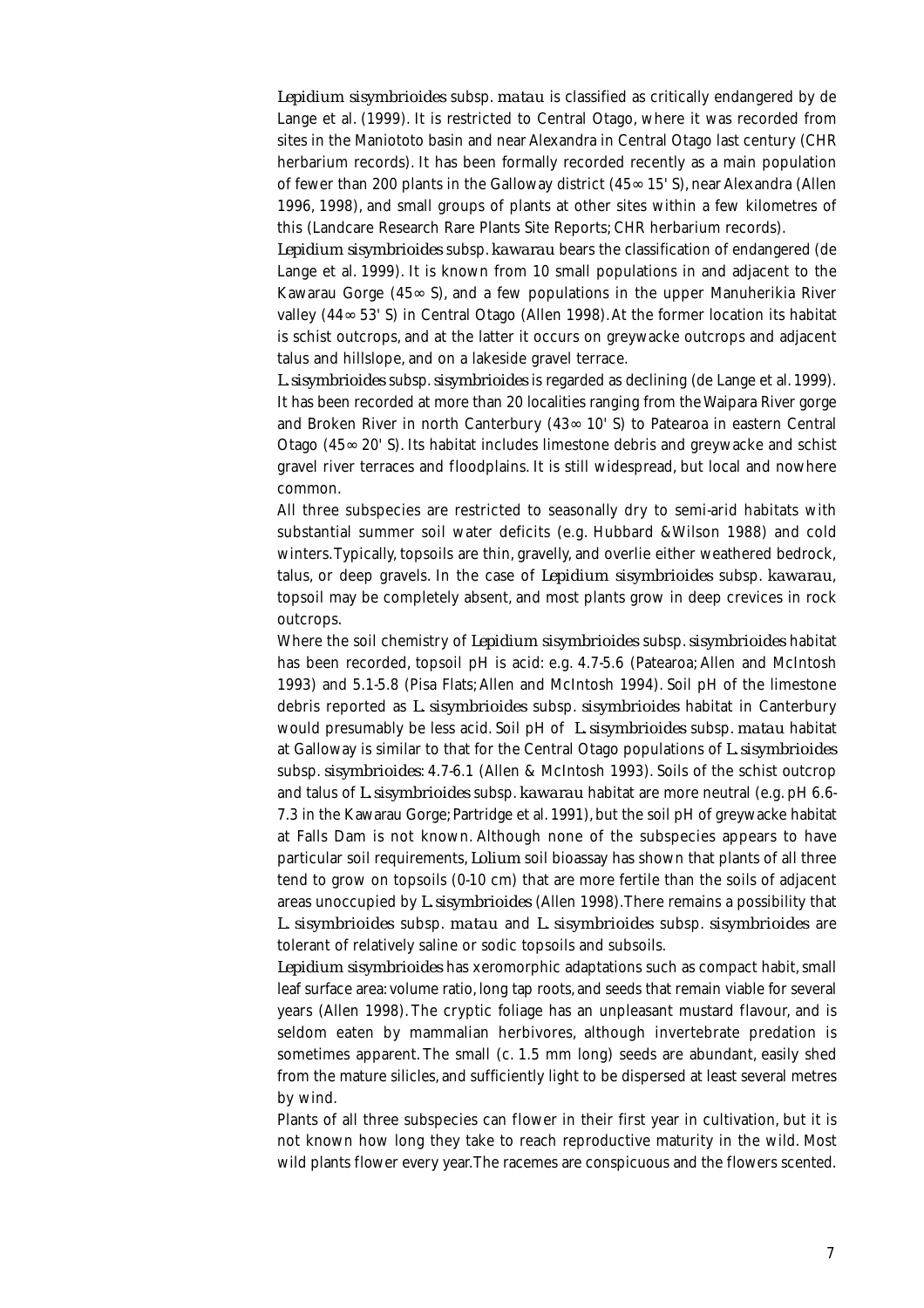Insect pollination results in production of large numbers of seeds, e.g. c. 800 per female plant for *Lepidium sisymbrioides* subsp. *matau* (Allen 1996). Seed viability varies from year to year, but all three subspecies can produce seeds with >30% viability (Allen 1998). The seeds germinate readily in cultivation, but no germination was observed of viable seeds sown in experimental plots at Galloway and Patearoa in 1997/98, despite weeding, watering, and invertebrate control (R. B. Allen, unpub. data).

*Lepidium sisymbrioides* subsp. *matau* plants were mapped on permanent plots at Galloway in December between 1993 and 1998. Seven seedlings established during this period in plots with no sheep grazing, which had an initial population of 26, but there was a net loss of 20 plants, most through burial by erosion or rabbit burrowing. Four seedlings established between 1994 and 1998 in sheep-grazed plots, which had an initial population of 29, but there was a net loss of one plant (R. B. Allen, unpub. data).

*Lepidium sisymbrioides* subsp. *sisymbrioides* plants were recorded on permanent plots at Pisa Flats in December from 1994 to 1996. Five seedlings established, and there was a net gain of three plants from the original 81 in this period (R. B. Allen, unpub. data).

Seedling establishment in the wild was not clearly linked to climate, but nevertheless climate (especially rainfall) is likely to be a crucial factor in this harsh environment. Given the longevity of the species and its ability to delay seed germination, low annual seedling establishment rates are not necessarily a threat to its success.

Plants under cultivation increased their number of rosettes annually, and rosette numbers appear to be related to age in the wild (Allen 1998). Population structures in the wild vary from approximately negative exponential frequency distributions with increasing rosette numbers in *Lepidium sisymbrioides* subsp. *kawarau* plants at Slapjack Creek, *L. sisymbrioides* subsp. *sisymbrioides* plants at Pisa Flats, and *L. sisymbrioides* subsp. *matau* plants at Galloway, but frequency distributions approaching normal in *L. sisymbrioides* subsp. *kawarau* at Falls Dam and *L. sisymbrioides* subsp. *sisymbrioides* at Patearoa (Allen 1998). Slapjack Creek, Pisa Flats, and Patearoa populations contained many plants with >10 rosettes, but such plants were almost absent from the Falls Dam and Galloway populations. Plants with <3 rosettes were under-represented in the Falls Dam, Pisa Flats, and Patearoa populations, suggesting recently poor recruitment.

Despite the presence of substantially more male than female plants at Falls Dam and Galloway, sex ratios in all populations can be regarded as falling within the normal range for dioecious plants, and do not represent a constraint on reproductive success (Lloyd & Webb 1977). However, low numbers of plants of one sex can increase the vulnerability of a population to extinction if there is differential mortality between sexes.

Although the coastal native *Lepidium* species are considered to be palatable and threatened by herbivores, there is little evidence that mammalian herbivory is a major threat to *L. sisymbrioides*. Plants of all three subspecies that are accessible to all mammalian herbivores present in Central Otago show little sign of browsing apart from occasional nibbles on inflorescences. Perhaps some 30% of plants show signs of invertebrate herbivory on their foliage during and after flowering, and sometimes entire leaves are missing from rosettes, especially close to the ground (R. B. Allen, pers. obs.). The only formal record of the fauna responsible is the endemic Central Otago moth *Eurythecta zelaea* (Patrick 1994), but other butterfly and moth larvae, aphids, slugs, and snails are also contenders.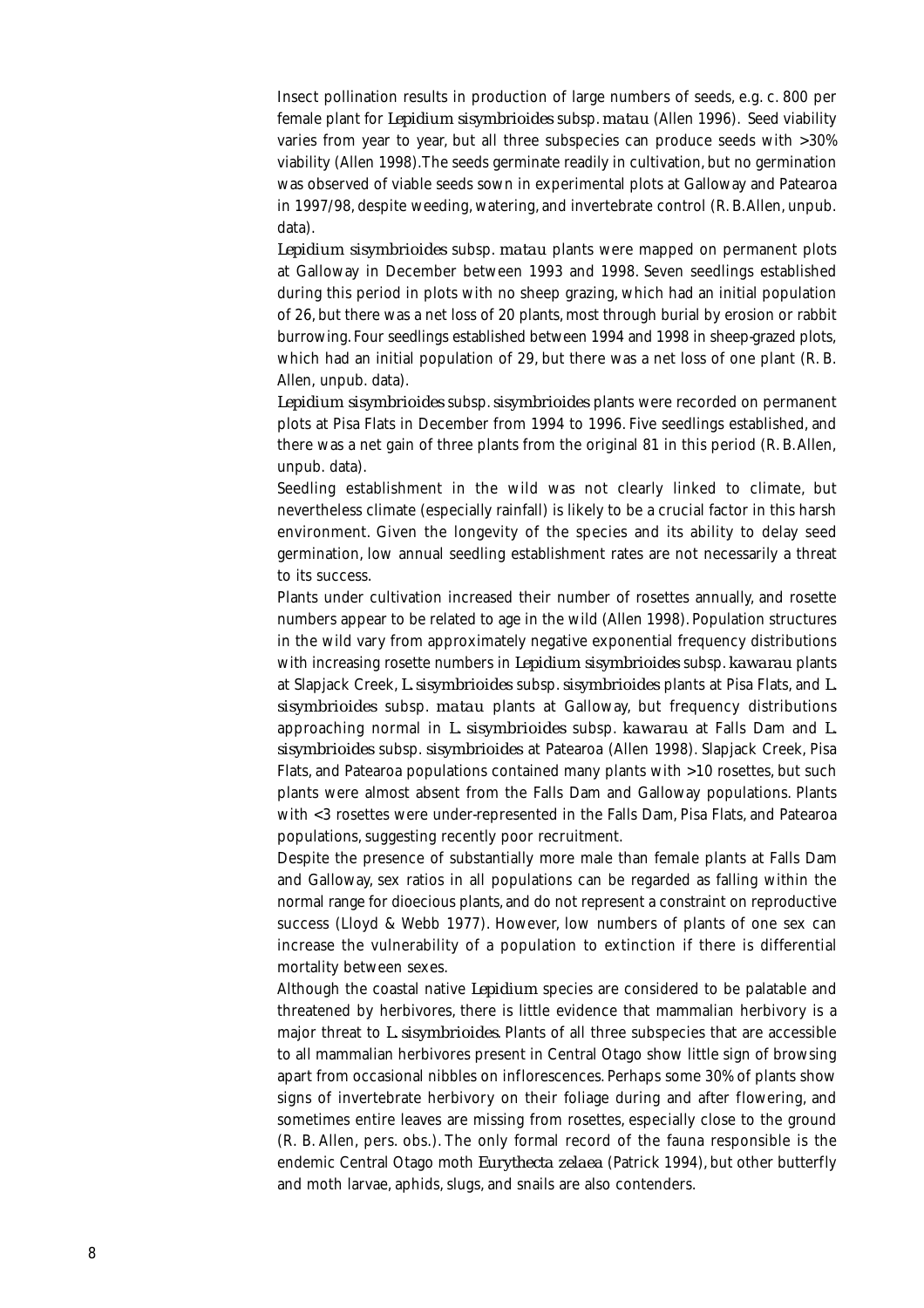The fungal pathogen white rust (*Albugo candida*), which attacks ornamental and crop taxa of Brassicaceae, has been recorded on *Lepidium sisymbrioides* (CHR voucher PDD64224), but fungal infections do not appear to be common or serious. Invertebrate seed predation is common in arid and semi-arid plant communities, and may be a major constraint on recruitment success (Reichmann 1979, Louda 1982, Abramsky 1983, Risch & Carroll 1986). No *Lepidium sisymbrioides* seed predation has been recorded before the seeds are released from the plants (Allen 1998), but post-dispersal seed and seedling predation may be significant (Willson 1992, Crawley 1992).

#### *Lepidium kirkii*

*Lepidium kirkii* is a summer-green perennial herb with slender prostrate branching stems up to 10 cm long arising from a stout rootstock. Its leaves are entire with wavy or bluntly toothed edges, and 0.5-3 cm long. On individual plants, all flowers are hermaphrodite. Flowers and fruit are borne in racemes 1-3 cm long (Webb et al. 1988).

*Lepidium kirkii* is classified as endangered (de Lange et al. 1999). Recent records indicate that it is present as several hundred plants at fewer than 10 localities (Johnson 1976, 1988; Partridge 1981; Given & Farrell 1986; Balks & Hewitt 1987; Bruce 1988a, b, c; Bruce & Loh 1988; Loh et al*.* 1988; McIntosh et al*.* 1990, 1992).

*Lepidium kirkii* is only known to occur on patches of saline/sodic soils known as salt pans in the semi-arid region of Central Otago. This habitat varies from highly weathered bedrock schist (e.g., Galloway) to the gravels and silts of old gold mining sluice pits (e.g. Patearoa), and usually supports few, if any, other plant species. Allen and McIntosh (1995) described the soil chemistry of most known sites of *L. kirkii*. Topsoil (0-10 cm) pH varied from 6.0 to 9.4, but subsoil pH was usually >7.5. Soil conductivity, a measure of salinity, was between  $680 \mu$ S/cm (slightly salty) and 9300 µS/cm (extremely salty), but would vary considerably at any particular site according to the time and duration of recent rainfall.

No published information is available on these aspects of *Lepidium kirkii* ecology. Seeds collected from the wild germinate readily in cultivation, and *L. kirkii* plants have been established from seeds sown in appropriate habitats in the wild (B. H. Patrick, pers. comm.).

There are no published descriptions of pathogens of *Lepidium kirkii*.

#### 1.4 CAUSES OF DECLINE

#### *Lepidium sisymbrioides*

Williams and Given (1981) suggested that browsing and habitat modification were reasons for the decline of *Lepidium sisymbrioides* subsp. *matau* and *L. sisymbrioides* subsp. *kawarau*, citing road and hydro-dam construction as particular factors for the latter. They reported that the most immediate threat to *L. sisymbrioides* subsp. *kawarau* might be the small size of the then single known population, especially through elimination of one of the sexes, but did not postulate any reasons for the small size of the population.

Little vertebrate herbivory has been recorded on the subspecies of *Lepidium sisymbrioides*, although some invertebrate herbivory is evident. Herbivory is almost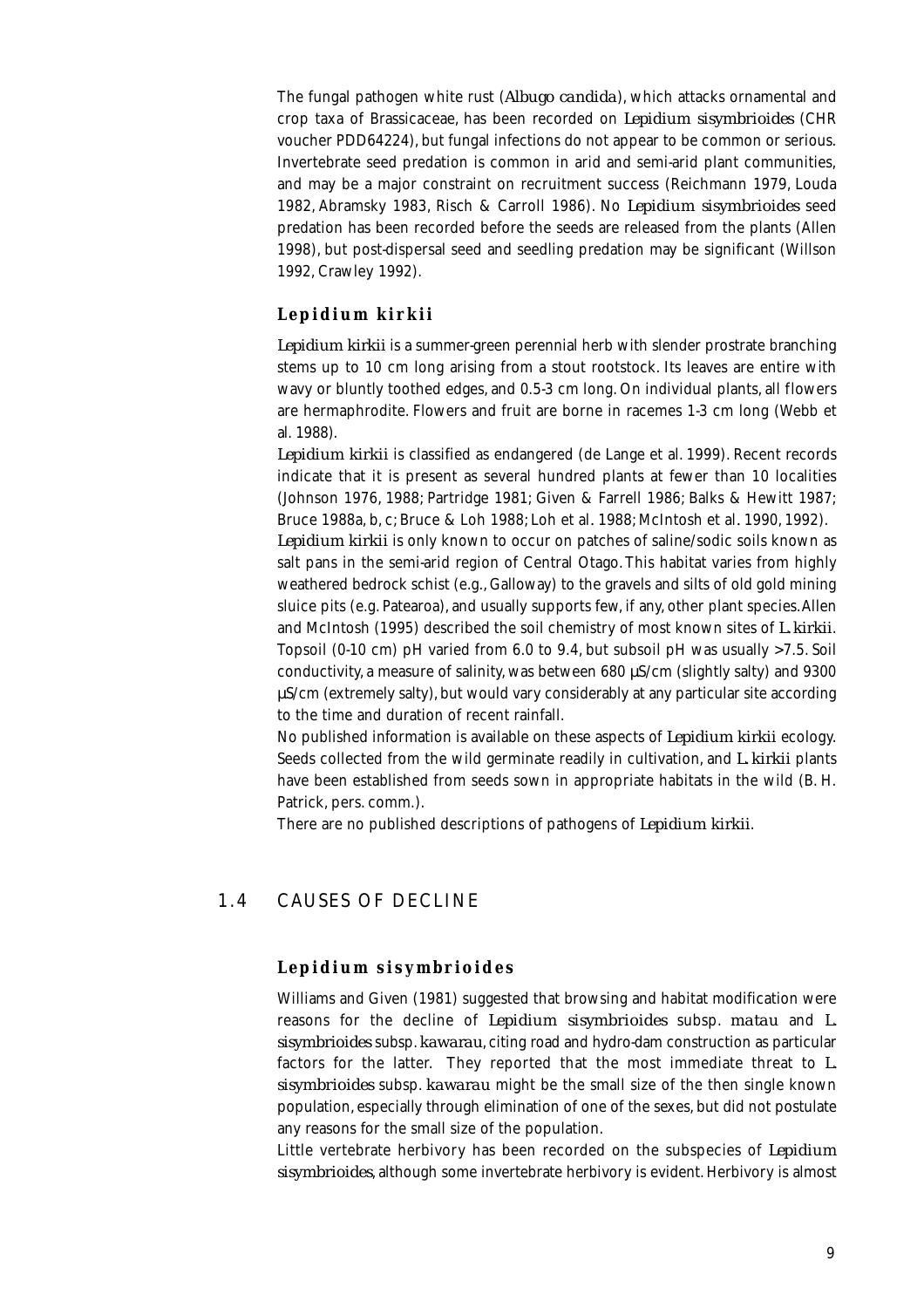certainly not a critical threat to *L. sisymbrioides*. Apart from the record of white rust, the effect of pathogens is unknown. Lack of evidence of diseases in the populations studied by Allen (1996, 1998) suggests that fungal and other pathogens are not critical threats, at least to adult plants. Seed and seedling predation have not been adequately examined, and may be a major factor limiting recruitment of *L. sisymbrioides.*

Every known population of *Lepidium sisymbrioides* is associated with a suite of native and introduced herbaceous plants, and some populations of *L. sisymbrioides* subsp. *kawarau* also with native shrubs, e.g. matagouri (*Discaria toumatou*) and *Carmichaelia* spp., and introduced shrubs, e.g., briar (*Rosa rubiginosa*) and thyme. Apart from thyme with *L. sisymbrioides* subsp. *kawarau* in the Kawarau Gorge, and *Festuca rubra* with *L. sisymbrioides* subsp. *sisymbrioides* at Castle Hill, there is little evidence that competition from either native or introduced plants is a significant factor limiting *L. sisymbrioides* success, although the possibility should not be discounted, especially in the absence of grazing. Herbarium (CHR) collections of *Lepidium sisymbrioides* subsp. *sisymbrioides* and *L. sisymbrioides* subsp. *kawarau* (39 and 18, respectively) have probably not made significant inroads into wild populations. Sixteen of the 19 specimens of *L. sisymbrioides* subsp. *matau* at CHR come from the Galloway location, and four of these from the "Nassella block" population, which has precariously few living plants. However, compared with natural attrition recorded at Galloway, collections have probably made a minor contribution to population decline in this subspecies.

Every site of each subspecies has been modified by fire, introduced plants, and the effects of mammalian herbivores. Irrigation, fertiliser application, and cultivation have also altered soil properties at many sites. There is no doubt that such habitat changes are the most significant factor in the decline of all three subspecies, but the processes involved have not been described. The effects of competition from introduced plants have not been quantified. Neither habitat modification nor competition appears to have resulted in a reduction of pollination success by changing the invertebrate fauna or invertebrate behaviour.

The scattered and small populations of *Lepidium sisymbrioides* are vulnerable to occasional severe climatic events, particularly droughts that characterise their semiarid environment. *L. sisymbrioides* is known to produce abundant viable seed every year, but even in years of apparently adequate rainfall, the timing and frequency of rain may not be suitable for establishment of *L. sisymbrioides* seedlings, instead favouring the competing agricultural plants and weeds. *L. sisymbrioides* establishment may also be affected by seasonal changes in herbivorous invertebrate populations. Although individual plants of *L. sisymbrioides* can live for at least a decade, the very small size of many populations increases the risk of all plants of one or both sexes dying of natural causes before seedlings are established to replace them.

#### *Lepidium kirkii*

Williams & Given (1981) do not list *Lepidium kirkii*, and there appears to be little published information on the reasons for its decline. Dopson et al 1999 mention habitat destruction, mining, sheep grazing, and collectors. Recent descriptions of *Lepidium kirkii* sites do not mention pathogens, and there is no published information on this or herbivory.

*Lepidium kirkii* is usually the sole occupant of the very sodic soils it appears to be confined to. Occasionally it is accompanied by scattered stunted plants of other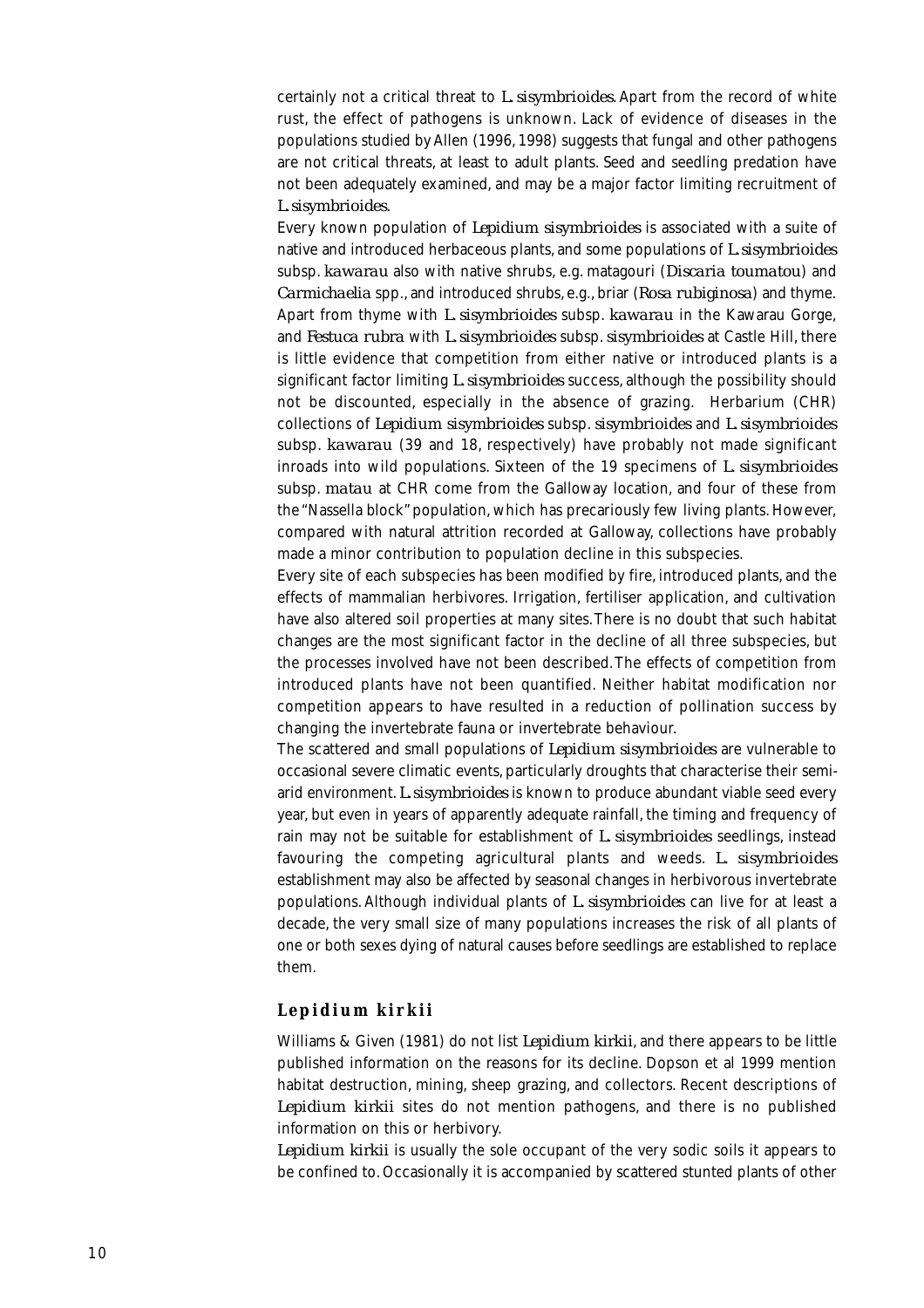species, notably halophytes including *Atriplex buchananii*, *Puccinellia* spp., *Hordeum* spp., and *Plantago coronopus*. At one site (Wilson Road; Partridge 1976, 1981), it has been reported to be associated with *Poa cita.* Competition is thus unlikely to have been a major factor contributing to the decline of *L. kirkii*, but Rogers et al. (1999) expressed concern that *Plantago coronopus* is likely to become a threat at the Wilson Road site.

Eighteen collections are deposited at CHR. Ten of these are dated 1975 or later, but are geographically reasonably widespread and probably do not represent a significant diminution of local populations.

The area of saline/sodic soils that might have supported *Lepidium kirkii* has been reduced from approximately 40 000 ha to fewer than 100 ha by activities associated with farming or mining since European settlement. Irrigation and cultivation are undoubtedly the most significant causes of the decline of *L. kirkii*, along with changes in soil structure and drainage associated with trampling by domestic stock. The role of stochastic processes is not clear, mainly because nothing is known about the reproductive ecology of *Lepidium kirkii*. The effects of irregular and generally low rainfall on isolated small populations of *L. kirkii* are likely to be similar to those described for *L. sisymbrioides*.

#### 1.5 THREATS

Loss of small, isolated populations - and most fall into this category - is the greatest threat to long-term survival of both *Lepidium sisymbrioides* and *L. kirkii*, not least because of the implications for genetic diversity and the ability to adapt to rapidly changing conditions that may result from global climate warming.

Continued degradation of habitat must come a close second. Not only is there evidence that present habitats are already sub-optimal in terms of soil chemistry because of depletion of both nutrients (*L. sisymbrioides*) and sodicity (*L. kirkii*), but also soil structure has been changed by agricultural practices and consequent erosion. Habitat changes caused by the naturalisation of exotic plants could also be significant.

All the inland *Lepidium* taxa are small, cryptic, and horticulturally uninteresting plants. The resulting general public unawareness of the plants and their conservation plight, coupled with management constraints posed by limited resource availability in conservation agencies, adds another level of threat to their survival.

Finally, there has been little research on either the basic ecology of these four taxa, or the reasons for their present distribution and abundance. Unless this deficiency is redressed, there remains the possibility that whole populations, if not whole taxa, will become extinct before enough is known to enable their conservation management.

#### 1.6 PAST CONSERVATION EFFORT

Populations of *Lepidium sisymbrioides* in Central Otago have been formally monitored at several localities since 1992 (Allen 1998), and a recovery plan was produced for *L. sisymbrioides* subsp. *matau* and *L. kirkii* in 1992 (Allen 1992). Legal protection has been achieved for some *Lepidium* habitat in Otago by the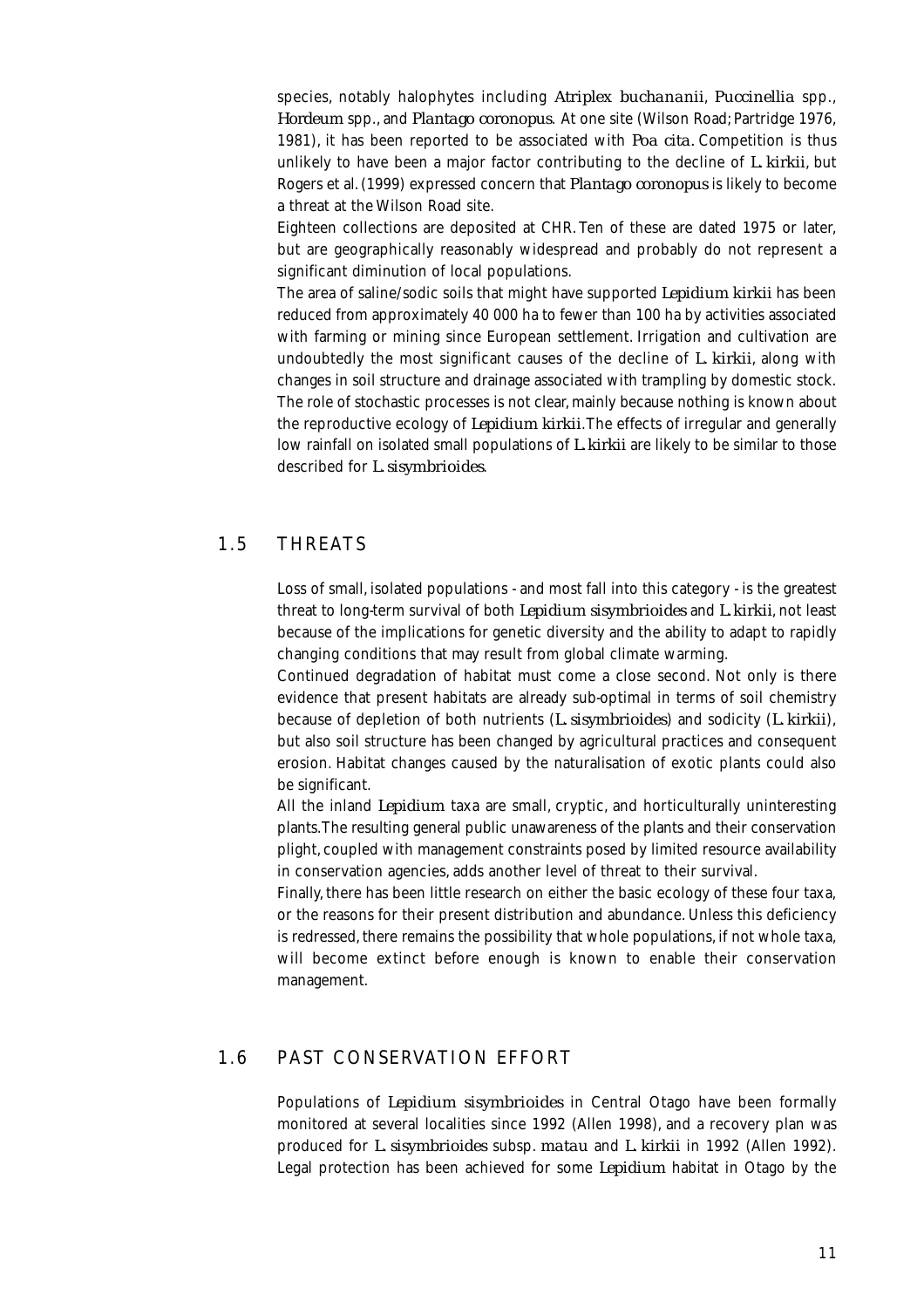establishment of the Chapman Road Scientific Reserve, and the Slapjack Creek and Long Gully Conservation Areas. The habitat of at least three populations of *L. sisymbrioides* subsp. *sisymbrioides* in Canterbury is protected by formal reserve status. However, conservation effort has been fragmented and spasmodic, and has not resulted in any population recovery of the inland *Lepidium* species.

#### 1.7 RECOVERY POTENTIAL

The ease of growing all the taxa under cultivation suggests that there is considerable potential for recovery, at least by transplanting cultivated plants into the wild. However, unless sufficient areas of suitable habitat are provided with formal protection, and unless research and management are carried out to determine and control the critical threats to the taxa in the wild, there is little potential for the natural maintenance of wild populations.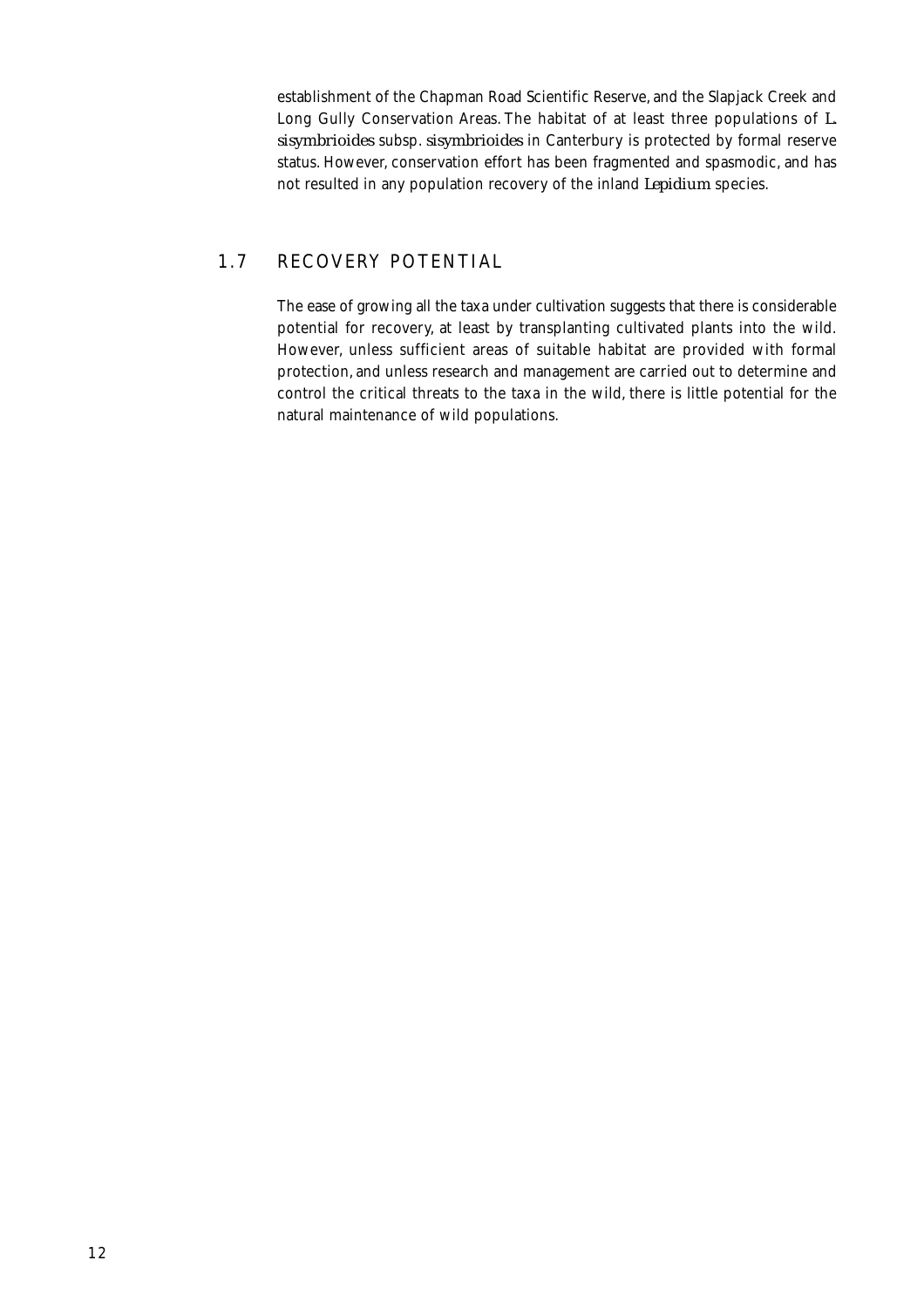### 2. Options for recovery

#### 2.1 DO NOTHING

Most populations of the four taxa would be unlikely to survive another century; particularly *Lepidium sisymbrioides* subsp. *matau* at Galloway, *L. sisymbrioides* subsp. *kawarau* at Falls Dam, and most or all populations of *L. kirkii.*

#### 2.2 MANAGE ONLY IN CULTIVATION

There is no doubt that this could be a viable option for ensuring the continued existence of the taxa for the foreseeable future. However, it is unlikely to be able to preserve even the present level of genetic variation, and may lead to problems with hybridisation. With all the plants in cultivation concentrated at a few sites, there would be increased risk of catastrophic loss from pests, diseases, or accident. Finally, success would rely on continuity of funding and management, neither of which could be guaranteed.

#### 2.3 MANAGE IN THE WILD

The greatest obstacle to management in the wild is the lack of knowledge about the basic ecology of the taxa and the threats they face. Nevertheless, management in the wild, which inevitably would require some management in cultivation, is the only feasible option for the long-term survival of the taxa.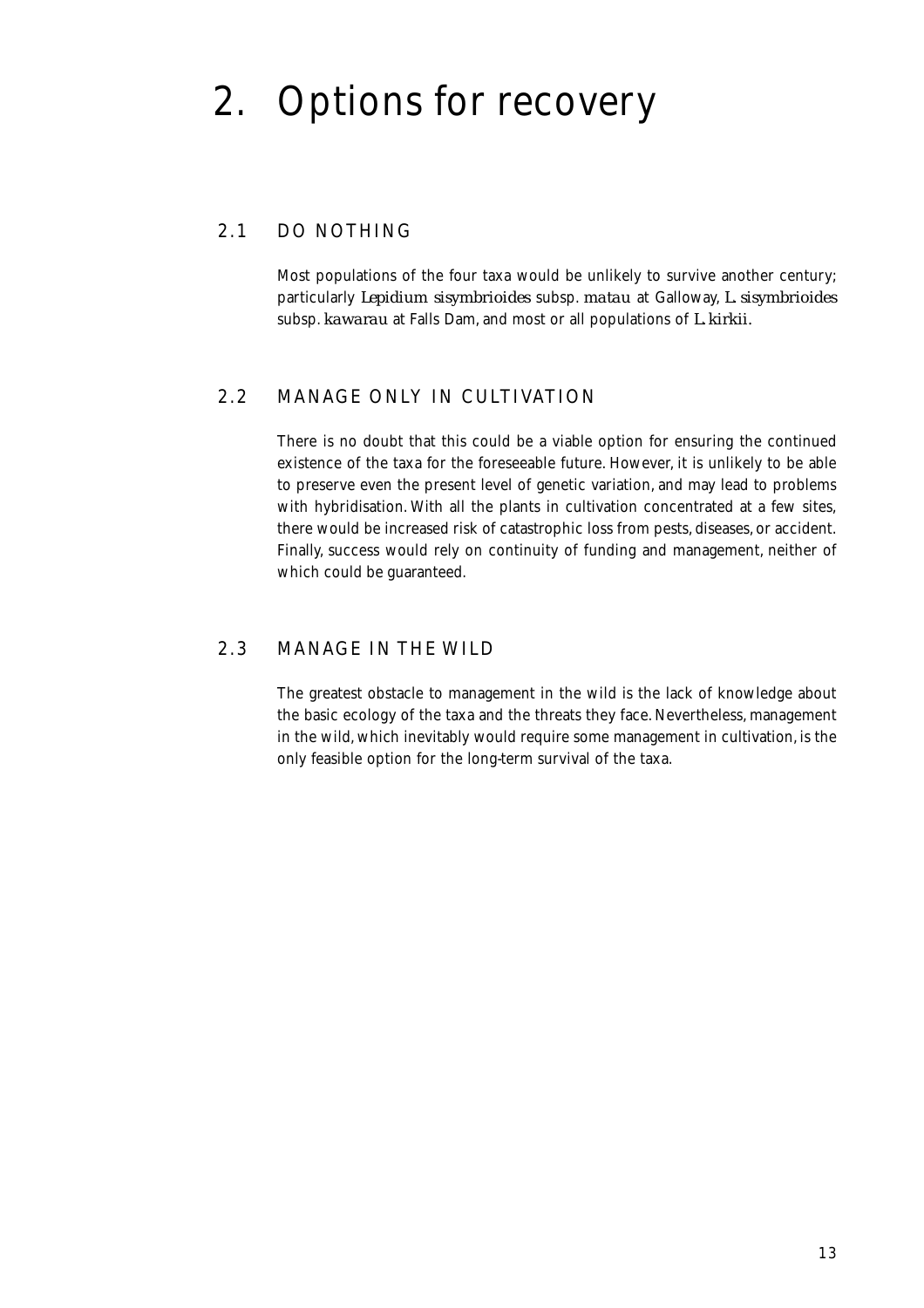### 3. Recovery strategy

#### 3.1 GOAL

*To ensure that viable, self-sustaining populations of the four inland* Lepidium *taxa are established or restored in the wild at key sites throughout their known natural range.*

[Key sites are all existing sites, and sites yet to be determined that conform with habitat criteria established from observation and research.]

#### 3.2 OBJECTIVES FOR THE TERM OF THIS PLAN

#### **Objective 1**

Promote public, iwi, and particularly landowner, interest in the conservation of inland *Lepidium* populations.

#### **Objective 2**

Determine more precisely the distribution, abundance, and agents of threat of inland *Lepidium* populations.

#### **Objective 3**

Promote adaptive management and research that addresses the information deficiencies in species ecology and threats.

#### **Objective 4**

Mitigate threats to the continued existence of inland *Lepidium* populations.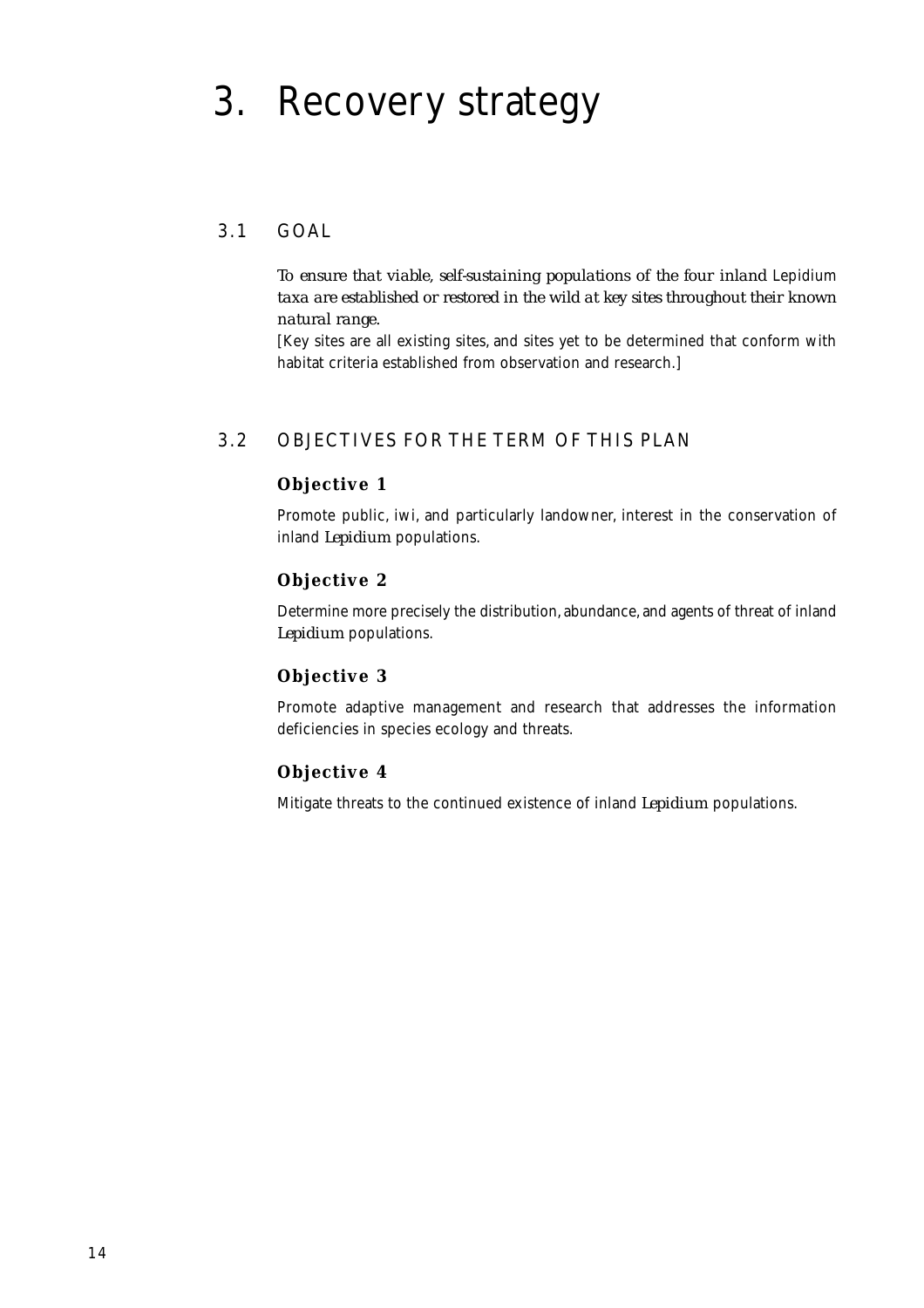## 4. Workplan

To meet each objective, the following actions are required:

#### **Objective 1**

Promote public, iwi, and particularly landowner, interest in the conservation of inland *Lepidium* populations.

#### *Explanation*

Plants of the inland *Lepidium* taxa are visually unexciting and very difficult to find. Until people (including Department of Conservation (DOC) staff) are aware of the plants' existence and precarious conservation status, and their importance as unusual – even unique – representatives of the Brassicaceae and of a nearly-vanished flora, then apathy is likely to be a major constraint to their conservation. The present relatively low threat classification of *Lepidium sisymbrioides* subsp. *sisymbrioides* as declining (de Lange et al. 1999) may not be an accurate reflection of its conservation status.

#### *Actions required to meet this objective: High priority*

- 1 Produce a brochure outlining the plight of the inland *Lepidium* species for both the public and DOC staff by the end of 2001.
- 2 Conduct one field excursion for DOC staff and the public to one *Lepidium sisymbrioides* site in Otago (e.g. Patearoa or Galloway) and Canterbury (e.g. Tekapo Accommodation Reserve or Castle Hill Scenic Reserve) by the end of 2001.
- 3 Hold a meeting with each affected landowner by the end of 2001.

#### *Medium priority*

- 4 Publish at least one article in local/regional newspapers and one popular national magazine such as *Forest & Bird* or *New Zealand Geographic* by the end of 2001.
- 5 Provide DOC managers with a written summary of the status of populations and of departmental efforts towards species recovery by the end of 2001.
- 6 Review the threat classification of *Lepidium sisymbrioides* subsp. *sisymbrioides* by the end of 2002, and submit any changes to a review of the list of threatened and uncommon plants of New Zealand.

#### *Key personnel*

Conservation Officers – Programme (Biodiversity) at Central Otago, Wakatipu, Twizel, and Waimakiriri Area Offices; Technical Support Officer – (Botanist) Otago Conservancy; Landcare Research Scientist (Dunedin).

#### **Objective 2**

Determine more precisely the distribution, abundance, and agents of threat of inland *Lepidium* populations.

#### *Explanation*

The rarity of the inland *Lepidium* taxa may be apparent, rather than real, because they are so cryptic and scattered over wide areas. Habitat surveys have been neither systematic nor thorough. Only the most basic elements of the distribution and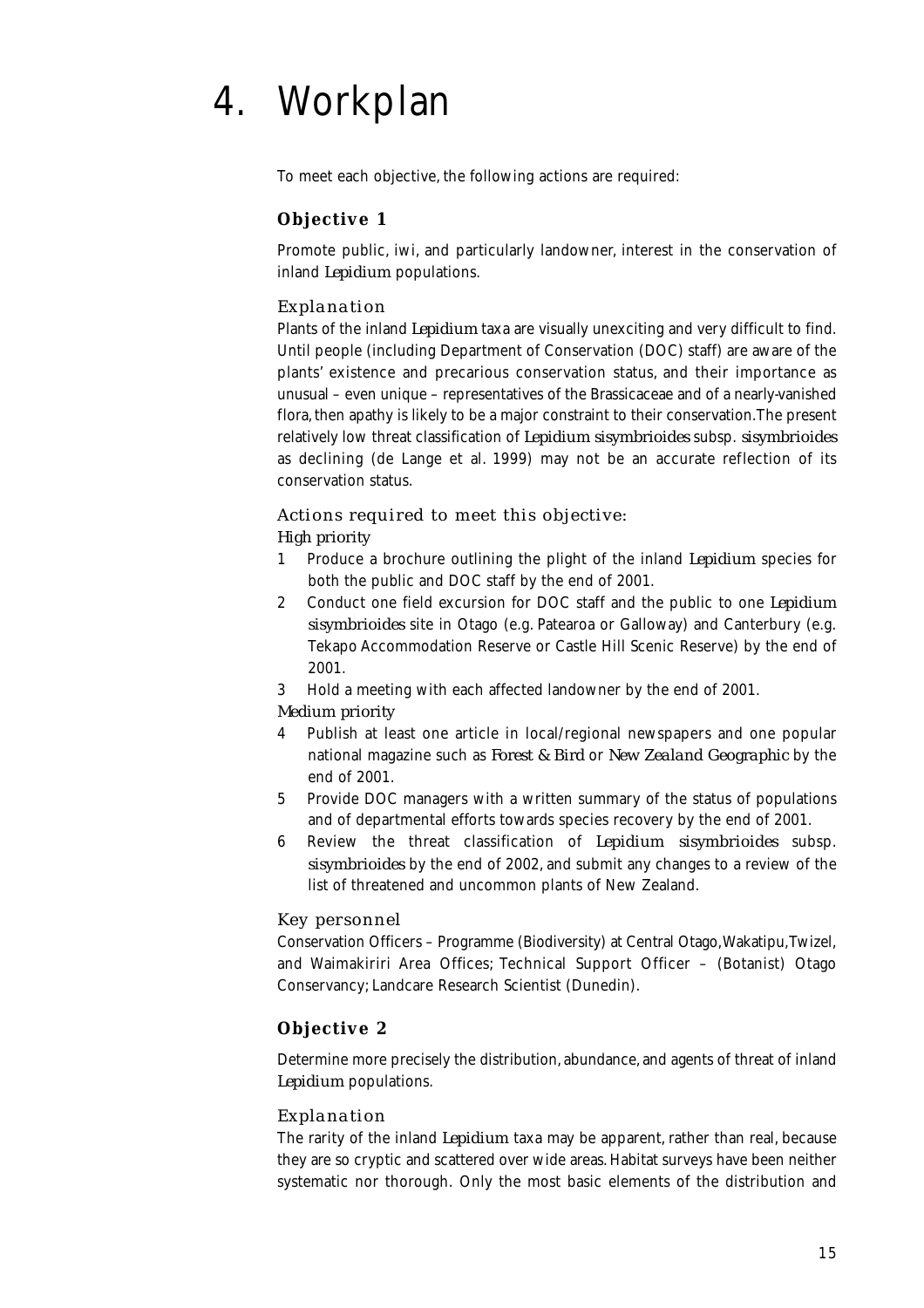demography of *L. sisymbrioides*, and the distribution of *L. kirkii*, are presently understood*.* Monitoring is essential as a means of assessing both trends in natural populations in response to stochastic processes, and the success of conservation management. Conservation of the four *Lepidium* taxa in the wild will be impossible unless knowledge is increased about the nature of the threats they face.

#### *Actions required to meet this objective High priority*

- 1 Search herbaria other than CHR for inland *Lepidium* specimens by the end of 2001.
- 2 Visit sites of old herbarium collections to check for the continued presence of plants by the end of 2002.
- 3 Where access is granted by landowners, all non-cultivated rural land below 300 m a.s.l. in the lower Manuherikia Valley between Omakau and Alexandra will be surveyed for populations of *L. kirkii*, *L. sisymbrioides* subsp. *matau*, and *L. sisymbrioides* subsp. *sisymbrioides* by the end of 2006.
- 4 Where access is granted by landowners, all non-cultivated rural land below 600 m a.s.l. in the upper Manuherikia Valley in the immediate catchment of Falls Dam and on both sides of Fiddlers Flat Road will be surveyed for populations of *L. sisymbrioides* subsp. *kawarau* by the end of 2006.
- 5 Establish an appropriate archive for storage of demographic data, and store existing data in it, by the end of 2001.
- 6 Undertake one survey of new monitoring plots, and of existing plots at Galloway (*L. sisymbrioides* subsp. *matau*) and Pisa Flats (*L. sisymbrioides* subsp. *sisymbrioides*) by the end of 2001, and a subsequent survey by the end of each second year thereafter.

*Medium priority*

- 7 Where access is granted by landowners, all non-cultivated rural land below 300 m a.s.l. in the lower Waitaki Valley between Otematata and Duntroon will be surveyed for populations of *L. sisymbrioides* subsp. *sisymbrioides* by the end of 2006.
- 8 Set up permanent plots and map the distribution of all *Lepidium* plants within these in the populations of *L. sisymbrioides* subsp. *kawarau* on greywacke outcrops and lakeside gravels at Falls Dam, in at least one Waitaki Valley population and one Canterbury limestone population of *L. sisymbrioides*, and in three populations of *L. kirkii* by the end of 2001.

#### *Key personnel*

Conservation Officers – Programme (Biodiversity) at Central Otago, Twizel, and Waimakiriri Area Offices; Technical Support Officer – (Botanist) Otago Conservancy.

#### **Objective 3**

Promote adaptive management and research that addresses the information deficiencies in species ecology and threats.

#### *Explanation*

Too little is known about the habitat requirements of the four *Lepidium* taxa, which appear to have quite specialised ecology, to enable their conservation in the wild. *Lepidium sisymbrioides* taxonomy is doubtfully accurate. While it is not clear exactly what taxonomic entities and what range of genetic diversity are represented, it is not possible to target priorities for management. While nothing is known about the reproductive ecology of *L. kirkii*, it is not possible to design a programme to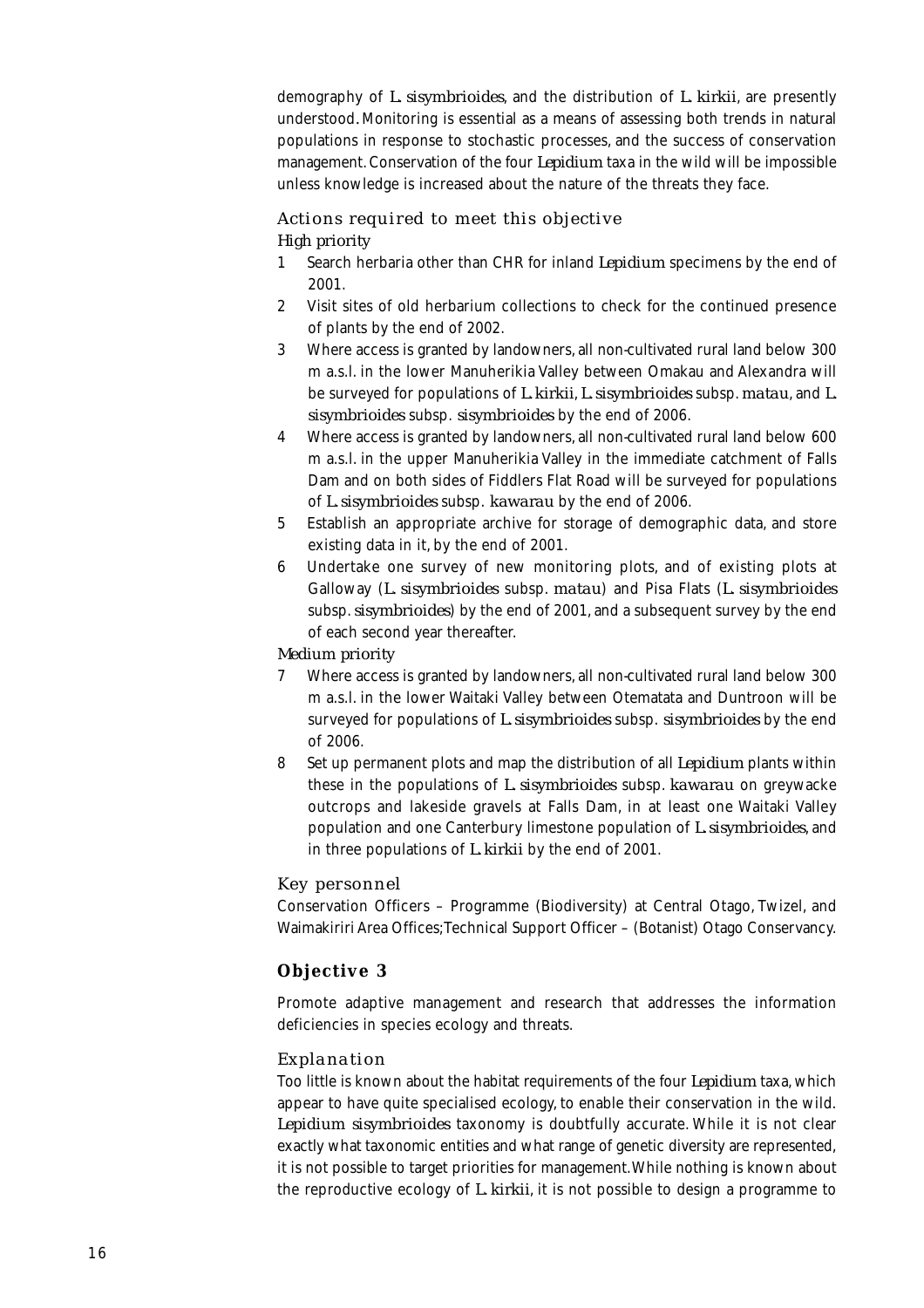manage the species in the wild. The Galloway, Slapjack Creek, and Falls Dam populations of *Lepidium sisymbrioides* are vulnerable to extinction. The last comprise the only known populations of *L. sisymbrioides* subsp. *kawarau* outside the Kawarau Gorge area, on lakeside gravels, and on greywacke rather than schist. The Galloway population of *L. kirkii*, adjacent to that of *L. sisymbrioides* subsp. *matau*, is accessible and convenient for management. Intensive management of *L. sisymbrioides* subsp. *kawarau* at Slapjack Creek is justified because of the protected status of the site, previous research there (Allen 1996), the vulnerability of the *Lepidium* population to competition from shrub weeds, and the reasonably good road access. Management of the other sites and populations of inland *Lepidium* taxa is required to maintain populations at a viable density until sufficient information is available to assess more accurately their requirements for recovery.

#### *Actions required to meet this objective High priority*

- 1 The recovery group leader will maintain a list of research topics and promote and support research:
	- on soils, particularly subsoil chemistry and structure, of *Lepidium* habitat for the four taxa, and the effects of soil changes resulting from agriculture, so that soil structure and chemistry at all known sites of all four taxa will be known by the end of 2006.
	- on climatic requirements for recruitment in *Lepidium sisymbrioides* so that a preliminary understanding of the effects of climate on recruitment will be gained by the end of 2006.
	- on seed and seedling predation in *Lepidium sisymbrioides* so that the fate of seeds after they leave the plant in all three taxa will be known by the end of 2004.
	- on the reproductive ecology of *Lepidium kirkii* so that factors affecting pollination, seed production, seed viability, seed dispersal, and seedling establishment of *Lepidium kirkii* will be understood by the end of 2003.
	- on the competitive effects of the associated flora so that the effects of at least the dominant native and exotic plants that accompany the four *Lepidium* taxa in the wild will be known by the end of 2006.
	- to establish a phylogeny based on molecular (genetic) as well as morphological and ecological relationships within and between taxa so that an accurate record of the phylogenetic relationships between populations of each subspecies and between the subspecies of *Lepidium sisymbrioides*, and of the genetic diversity of populations of *L. kirkii*, will be available to conservation managers by the end of 2006.

#### *Medium priority*

- 2 Establish management programmes to increase existing wild populations with plants grown in cultivation, so that populations of *Lepidium sisymbrioides* subsp. *kawarau* at Falls Dam and Slapjack Creek, and of *L. sisymbrioides* subsp. *matau* and *L. kirkii* at Galloway, will number at least 100 plants, respectively, by the end of 2006.
- 3 At the other known sites, undertake holding management by monitoring population trends and supplementing with cultivated plants if significant declines occur so that populations of both species at these sites will have remained stable or increased by the end of 2006.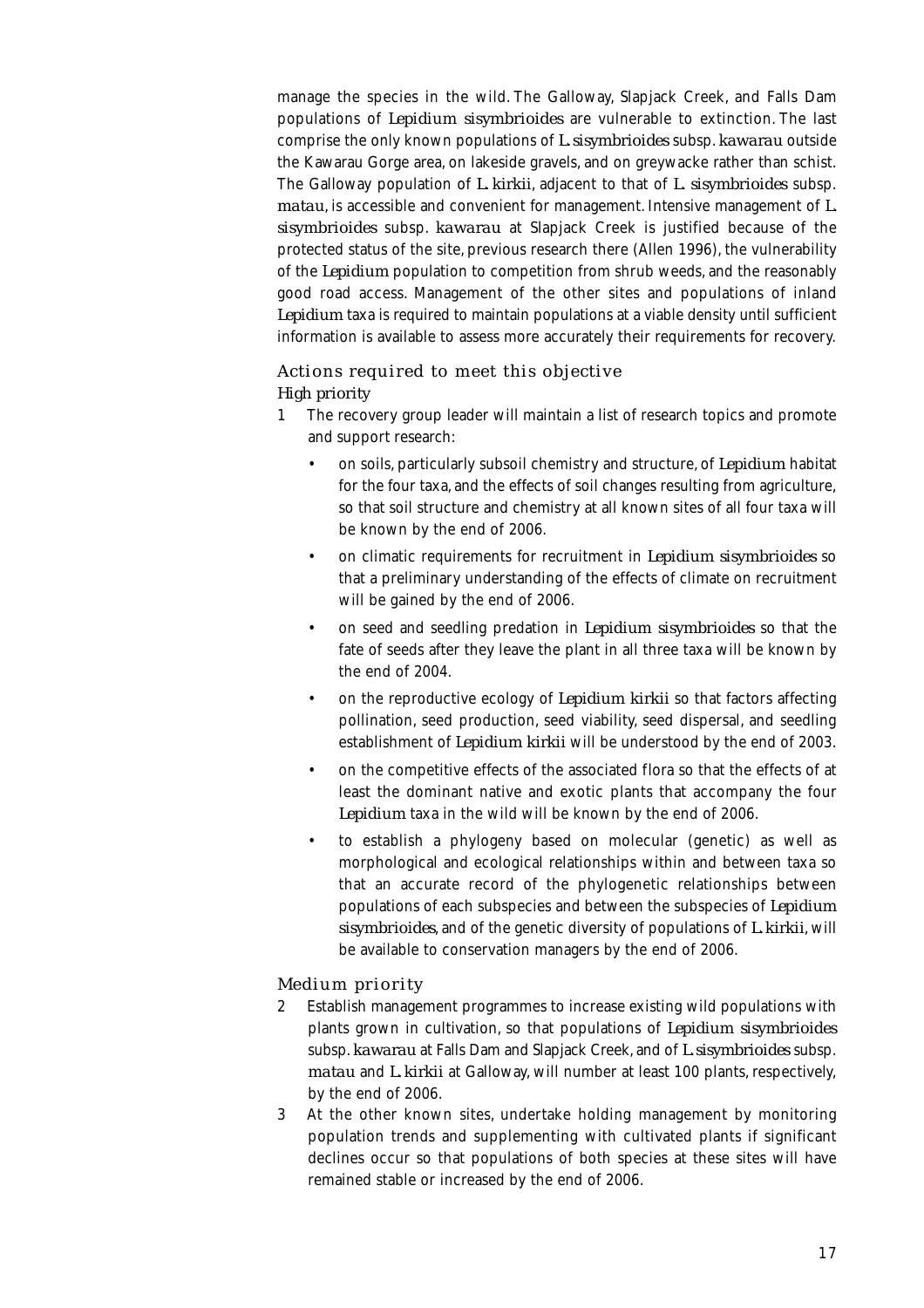#### *Key personnel*

Conservation Officers – Programme (Biodiversity) at Central Otago, Twizel, and Waimakiriri Area Offices; Technical Support Officer – (Botanist) Otago Conservancy; Otago Conservancy Advisory Scientist; Science and Research Rare Plant Botanist; Landcare Research Scientist (Dunedin); Principal Regional Scientist Southern Region; research providers (CRIs, universities etc).

#### **Objective 4**

Mitigate threats to the continued existence of inland *Lepidium* populations.

#### *Explanation*

Stored seeds and cultivated plants of the inland *Lepidium* taxa are essential as an insurance against the probable demise of many wild populations, as well as a resource for future re-establishment in the wild and supplementation of existing wild populations, for experimental work, and as an educational resource. Seed and cultivated plant collections should be maintained at several localities to reduce the risk of accidental loss. All populations of the four taxa are small and at risk of local extinction; many in the near future. Loss of geographically and probably genetically isolated populations will have grave consequences for the continued existence of the taxa. Establishment of new populations in the wild will lessen the risk of catastrophic loss. Formal protection of sites is required to guarantee future access and freedom of management.

#### *Actions required to meet this objective* High priority

- 1 Maintain dialogue with landowners to minimise accidental loss of plants and populations through agricultural management, and to encourage formal protection of habitat, so that the existing main population of *Lepidium sisymbrioides* subsp. *matau* and at least one existing outlier, and those of *L. sisymbrioides* subsp. *kawarau* at Slapjack Creek and Falls Dam, *L. sisymbrioides* subsp. *sisymbrioides* at Pisa Flats, Patearoa, Tekapo, and Castle Hill, and *L. kirkii* at Galloway and one other site, will be formally protected by land tenure or appropriate agreements with landowners by the end of 2006.
- 2 Collect seed from all known populations of *Lepidium sisymbrioides* subsp. *matau*, at least the two main locations of *L. sisymbrioides* subsp. *kawarau*, at least two geographically distinct populations of *L. sisymbrioides* subsp. *sisymbrioides* from each of Otago and Canterbury, and at least two geographically distinct populations of *L. kirkii*, including that at Galloway, and store appropriately at three or more geographically distinct locations by the end of 2002.
- 3 Collect seed from all known populations of all four taxa and store appropriately at three or more locations by the end of 2006.
- Medium priority
- 4 Grow cultivated plants from at least two geographically distinct populations of *Lepidium sisymbrioides* subsp. *sisymbrioides* each in Otago and Canterbury, from Kawarau Gorge and Falls Dam populations of *L. sisymbrioides* subsp. *kawarau*, from all known populations of *L. sisymbrioides* subsp. *matau*, and from at least two geographically distinct populations of *L. kirkii,* at three or more geographically distinct locations by the end of 2003.
- 5 Maintain the number of stock plants in each cultivated population at a minimum of 50 from each provenance, and produce at least 50 surplus seedlings of each annually.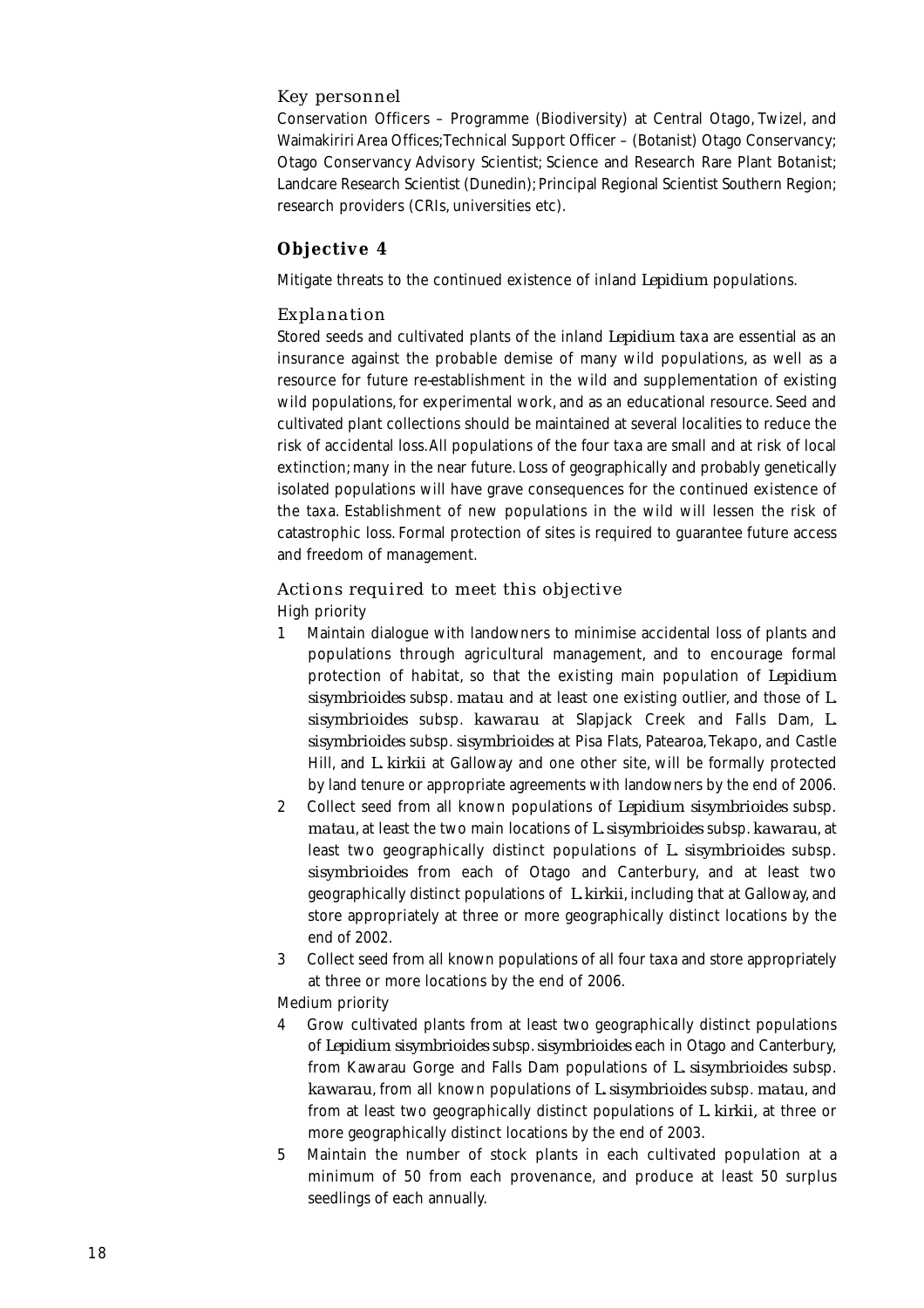#### *Low priority*

6 Establish new populations of at least 100 plants by planting cultivated stock of appropriate provenance on sites that conform with habitat criteria established from observation and research so that at least five new populations of 100 or more plants of *L. sisymbrioides* subsp. *matau*, three of *L. sisymbrioides* subsp. *kawarau*, and three of *L. kirkii*, will be established on either DOC land or private land protected by land tenure or an appropriate agreement by the end of 2006.

#### *Key personnel*

Conservation Officers – Programme (Biodiversity) at Central Otago, Twizel, and Waimakiriri Area Offices; Technical Support Officer – (Botanist) Otago Conservancy; nursery staff; botanic gardens staff; staff of seed storage facilities.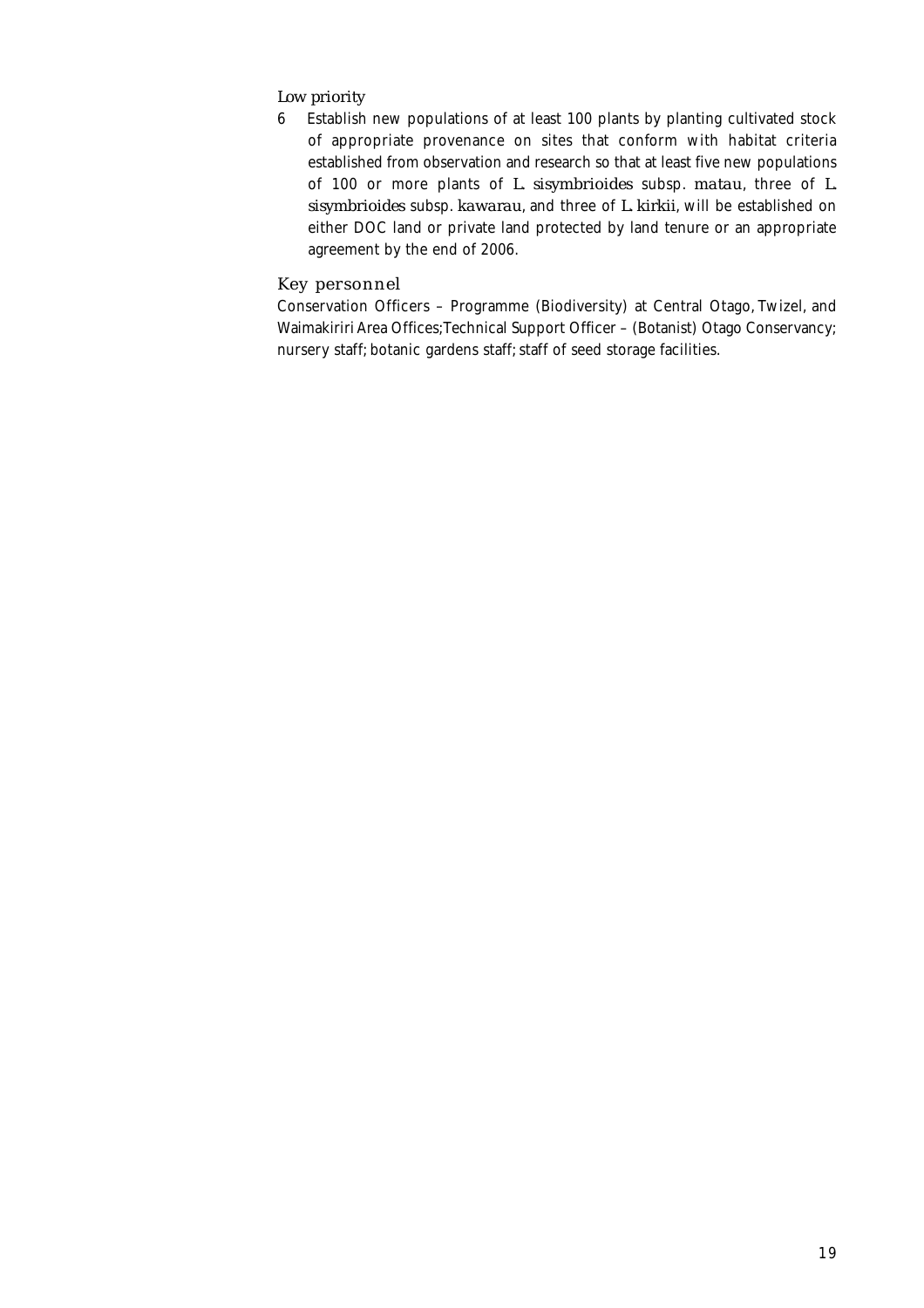### 5. Review Date

This plan will be formally reviewed in 2010 or sooner if new information leads to proposals for a significant change in direction.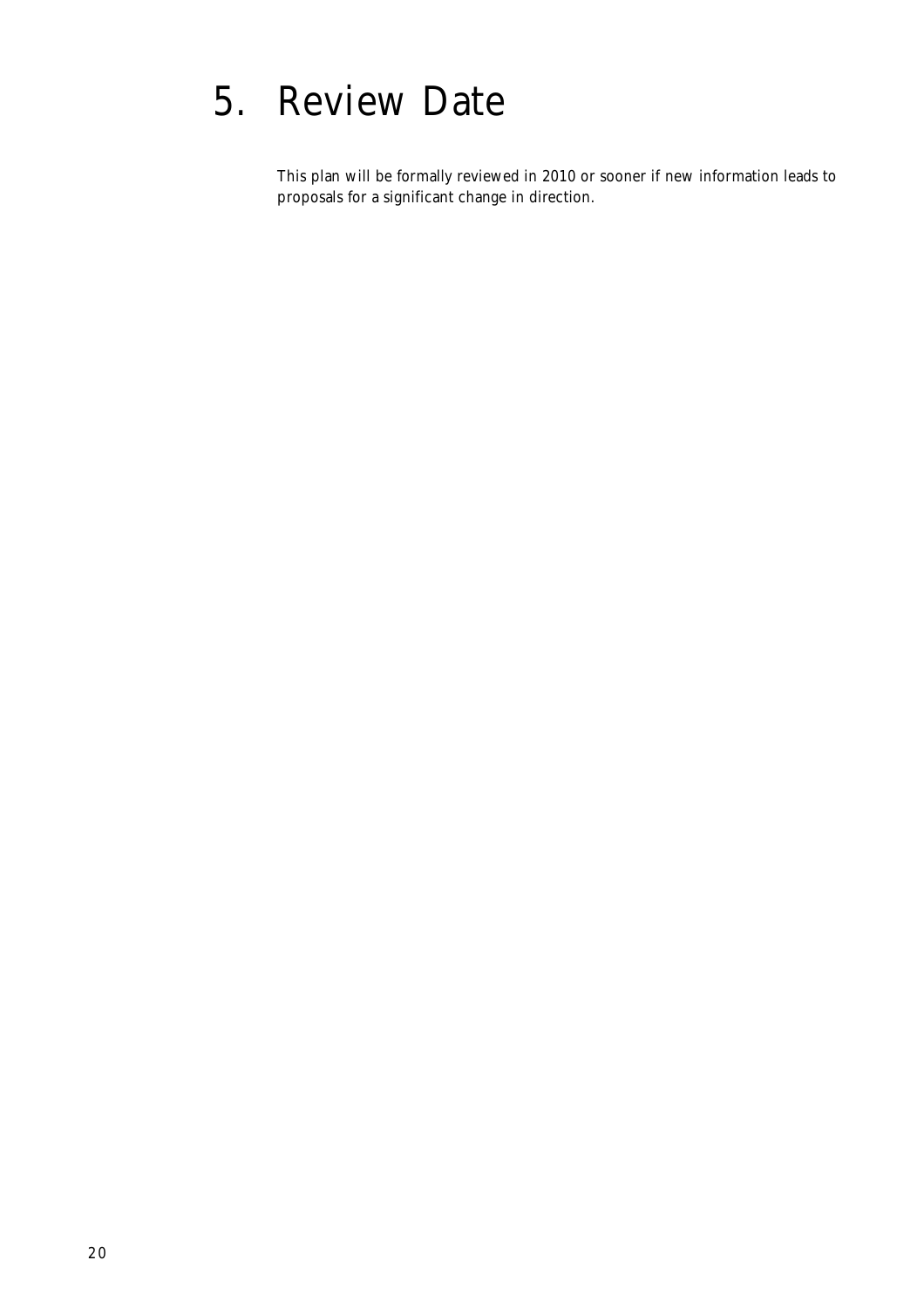### Acknowledgements

Numerous people contributed to what we know about the ecology of *Lepidium sisymbrioides*, and they are acknowledged in a paper on the subject published in the *New Zealand Journal of Botany* (Allen 1998). P. D. McIntosh, P. N. Johnson, P. J. Garnock-Jones, B. H. Patrick, G. Loh, G. M. Rogers, M. Tubbs, N. Head, and J. Barkla provided invaluable assistance with access to reports, lists of references, and personal observations about the inland *Lepidium* taxa. Helpful comments on a draft were received from G. M. Rogers, P. J. Garnock-Jones, B. H. Patrick, P. de Lange, R. Wardle, B. P. J. Molloy, P. Heenan, M. Tubbs, N. Head, K. Smith, and the Otago Conservation Board. J. Barkla collated comments on the draft and advised on changes in format requirements between the draft and final documents.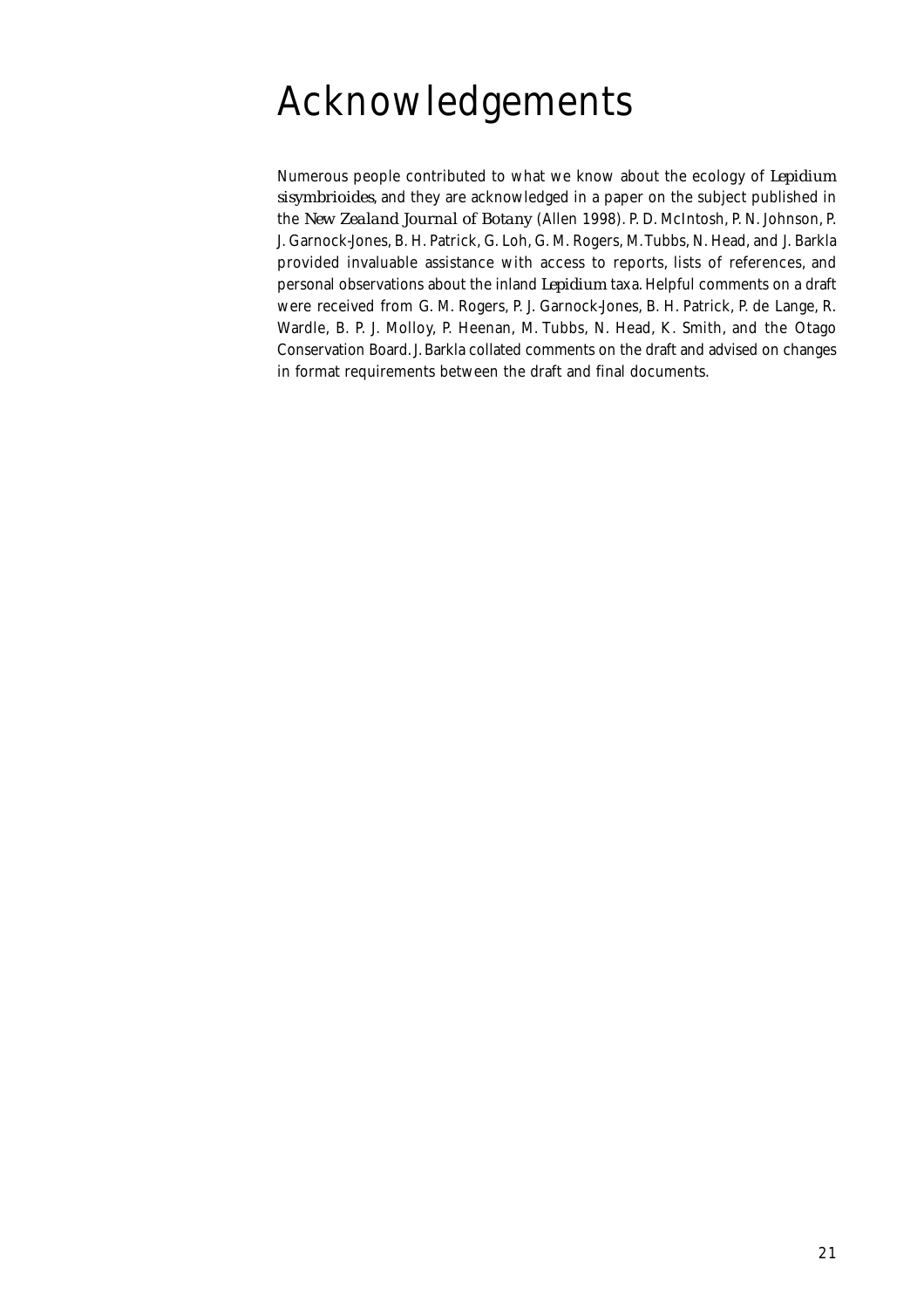### Selected bibliography and further reading

- Abramsky, Z. 1983. Experiments on seed predation by rodents and ants in the Israeli desert. *Oecologia* 57: 328-332.
- Allan, H. H. 1961. *Flora of New Zealand* Vol.1. Government Printer, Wellington.
- Allen, R. B. 1992. Recovery plan for indigenous saline soil *Lepidium* species. DSIR Land Resources Contract Report 92/18, Landcare Research, Dunedin.
- 1996. Reproductive ecology of *Lepidium sisymbrioides* ssp. *matau.* Landcare Research Contract Report LC9596/091, Landcare Research, Dunedin.
- 1998. Germination, growth, reproduction, and population structure of three subspecies of *Lepidium sisymbrioides* (Brassicaceae) with respect to taxon rarity. *New Zealand Journal of Botany* 36: 439-452.
- Allen, R. B., McIntosh, P. D. 1993. Saline soils and plant communities and their management, Patearoa, Central Otago. Landcare Research Contract Report LC9293/48, Landcare Research, Dunedin.
- 1994. Saline soils and plant communities and their management, Pisa Flats, Central Otago. Landcare Research Contract Report LC9394/131, Landcare Research, Dunedin.
- 1995. Guidelines for conservation of salt pans in Central Otago. Landcare Research Contract Report LC9495/98, Landcare Research, Dunedin.
- Armstrong, J. B. 1880. A short sketch of the flora of the province of Canterbury, with catalogue of species. *Transactions and Proceedings of the New Zealand Institute 18*: 325-353.
- Balks, M. R., Hewitt, A. E. 1987. The prospects for maintaining saline soils for *Lepidium kirkii*. NZ Soil Bureau, DSIR, Dunedin, unpub.report.
- Bruce, D. 1988a. Site report location, Galloway, *Lepidium kirkii*. Botany Division DSIR, unpub. report.
- 1988b. Site report location, Patearoa, *Lepidium kirkii*. Botany Division DSIR, unpub. report.
- 1988c. Site report location, Conroys, *Lepidium kirkii*. Botany Division DSIR, unpub. report.
- Bruce, D., Loh, G. 1988. Site report location, Chatto Creek, *Lepidium kirkii*. Botany Division DSIR, unpub. report.
- Cheeseman, T. F. 1925. *Manual of the New Zealand flora*. Government Printer, Wellington.
- Crawley, M. J. 1992. Seed predators and plant population dynamics. In: *Seeds. The ecology of regeneration in plant communities.* Fenner, M. (ed), Wallingford, CAB International, pp 157-191.
- Dopson, S. R., de Lange, P. J., Ogle, C. C., Rance, B. D., Courtney, S. P., Molloy, J. 1999: *The conservation requirements of New Zealand's nationally threatened vascular plants*. Department of Conservation .
- de Lange, P. J., Heenan, P. B., Given, D. R., Norton, D. A., Ogle, C. C., Johnson, P. N., Cameron, E. K. 1999. Threatened and uncommon plants of New Zealand. *New Zealand Journal of Botany* 37: 603-628.
- Garnock-Jones, P. J., Norton, D. A. 1995. *Lepidium naufragorum* (Brassicaceae), a new species from Westland, and notes on other New Zealand coastal species of *Lepidium*. *New Zealand Journal of Botany* 33: 43-51.
- Given, D. R., Farrell, L. 1986: Site report location, Wilsons Road, *Lepidium kirkii*. Botany Division DSIR, unpub. report.
- Hewitt, A. E., Balks, M. R. 1988. Review of some halophyte habitats, Central Otago. N.Z. Soil Bureau, DSIR, Dunedin, unpub. report.
- Hooker, J. D. 1864. *Handbook of the New Zealand flora*. Reeve & Co., London.
- Hubbard, J. C. E., Wilson, J. B. 1988. A survey of the lowland vegetation of the Upper Clutha district of Otago, New Zealand. *New Zealand Journal of Botany* 26: 21-35.
- Johnson, P. N. 1976. Central Otago salt pan vegetation a proposal for two reserves in the Maniototo basin. Botany Division DSIR, Dunedin, unpub. report.
- 1988. Site report location, *Lepidium matau*. Botany Division DSIR, unpub. report.
- Kirk, T. 1882. A revision of the New Zealand *Lepidia*, with descriptions of new species. *Transactions and Proceedings of the New Zealand Institute 14*: 379-382.
- Leamy, M. L., Saunders, W. M. H. 1967. Soils and land use in the upper Clutha Valley, Otago. *NZ Soil Bureau Bulletin* 28.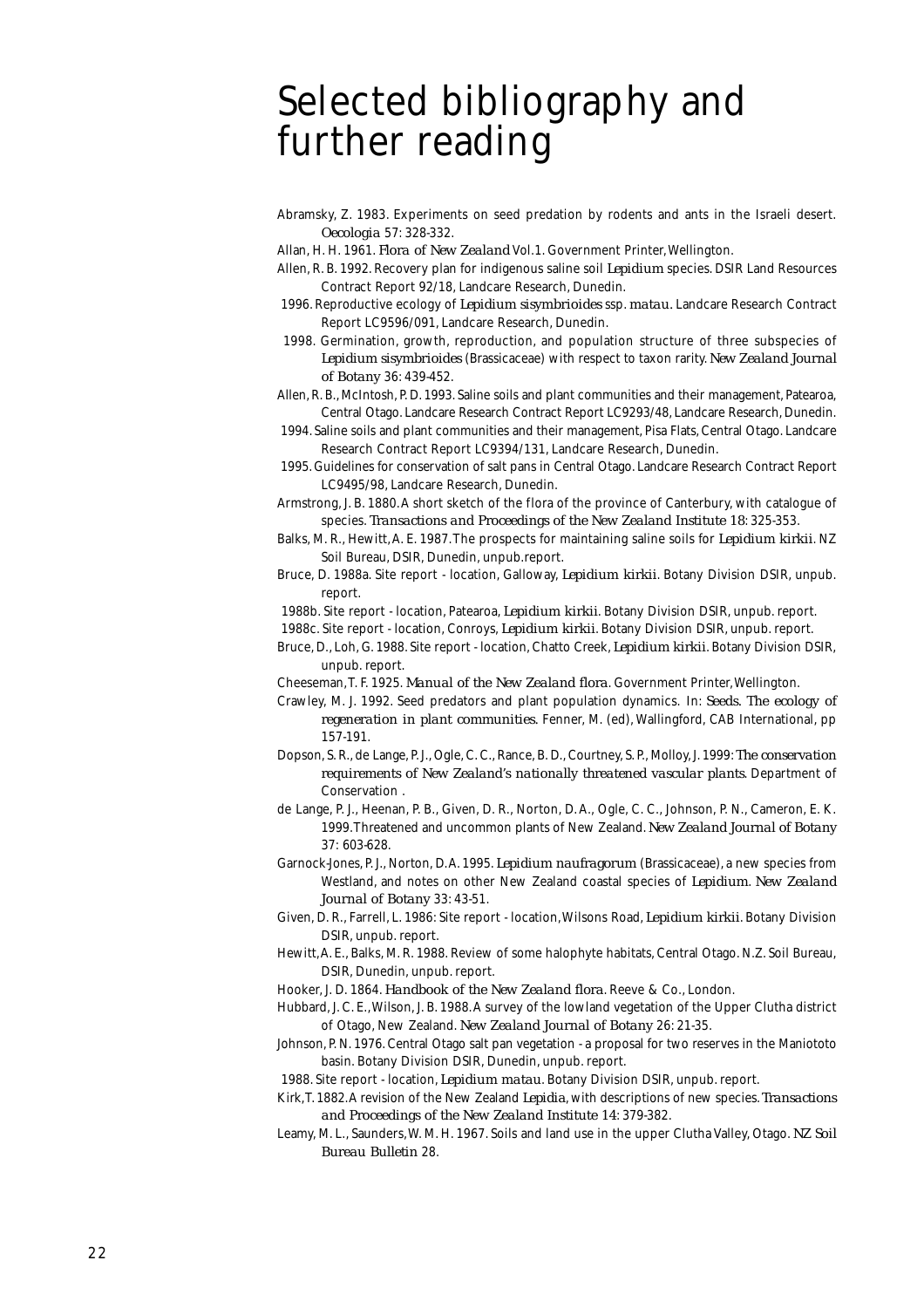Lloyd, D. G., Webb, C. J. 1977. Secondary sex characters in plants. *Botanical review* 43: 177-216.

- Loh, G., Patrick, B. H., Bruce, D. 1988. Site report location, *Lepidium matau*. Botany Division DSIR, unpub. report.
- Louda, S. M. 1982. Distribution ecology: variation in plant recruitment over a gradient in relation to insect seed predation. *Ecological monographs* 52: 25-41.
- McIntosh, P. D., Beecroft, F. G., Patrick, B. H. 1990. Register of saline soil sites in north and Central Otago, Vol 1. *DSIR Division of Land and Soil Sciences Technical Record* DN5.
- 1992. Register of saline soil sites in north and Central Otago, Vol 2. *DSIR Land Resources Technical Record* 82.
- Orbell, G. E. 1974. Soils and land use of mid-Manuherikia Valley, Central Otago, New Zealand. *NZ Soil Bureau Bulletin* 36.
- Partridge, T. R. 1976. Additional information on salt-pan vegetation, Central Otago. Botany Division DSIR, Dunedin, unpub. report.
- 1981: Rare and endangered habitats of New Zealand: inland saline habitats. Botany Division DSIR, Lincoln, unpub. report.
- Partridge, T. R., Allen, R. B., Johnson, P. N., Lee, W. G. 1991. Vegetation/environment relationships in lowland and montane vegetation of the Kawarau Gorge, Central Otago, New Zealand. *New Zealand Journal of Botany* 29: 295-310.
- Patrick, B. H. 1989. The Lepidoptera of Central Otago salt pans. Department of Conservation, Dunedin, unpub. report.
- 1994. Valley Floor Lepidoptera of Central Otago. *Department of Conservation Miscellaneous Series* No. 19. Department of Conservation, Dunedin.
- Petrie, J. L. 1885. Descriptions of new native plants. *Transactions and Proceedings of the New Zealand Institute* 17: 270.
- 1886. Descriptions of new native plants. *Transactions and Proceedings of the New Zealand Institute* 19: 323-324.
- 1890. Descriptions of new native plants. *Transactions and Proceedings of the New Zealand Institute* 22: 438-443.
- 1895. List of the flowering plants indigenous to Otago, with indications of their distribution and range in altitude. *Transactions and Proceedings of the New Zealand Institute* 28: 540- 591.
- Raeside, J. D., Cutler, E. J. B. 1966. Soils and related irrigation problems of part of Maniototo Plains, Otago. *NZ Soil Bureau Bulletin* 23.
- Reichmann, O. J. 1979. Desert granivore foraging and its impact on seed densities and distributions. *Ecology* 60: 1085-1092.
- Rogers, G. M., Hewitt, A. E., Wilson, J. B. 1999. Ecosystem-based conservation strategy for Central Otago's saline patches. Landcare Research Contract Report LC9900/52, Landcare Research, Dunedin.
- Risch, S. J., Carroll, C. R. 1986. Effects of seed predation by a tropical ant on competition among weeds. *Ecology* 67: 1319-1327.
- Thellung, A. 1906. Die Gattung *Lepidium* (L.) R. Br. Eine Monographische Studie. Basel. N. Denkschr. schweiz. Ges. Naturw. 41.
- Webb, C. J., Sykes, W. R., Garnock-Jones, P. J. 1988. *Flora of New Zealand*. Vol. IV. Botany Division, DSIR.
- Williams, G. R., Given, D. R. 1981. *The red data book of New Zealand*. Nature Conservation Council, Wellington.
- Willson, M. F. 1992. The ecology of seed dispersal. In: *Seeds. The ecology of regeneration in plant communities.* Fenner, M.(ed). Wallingford, CAB International, pp 61-86.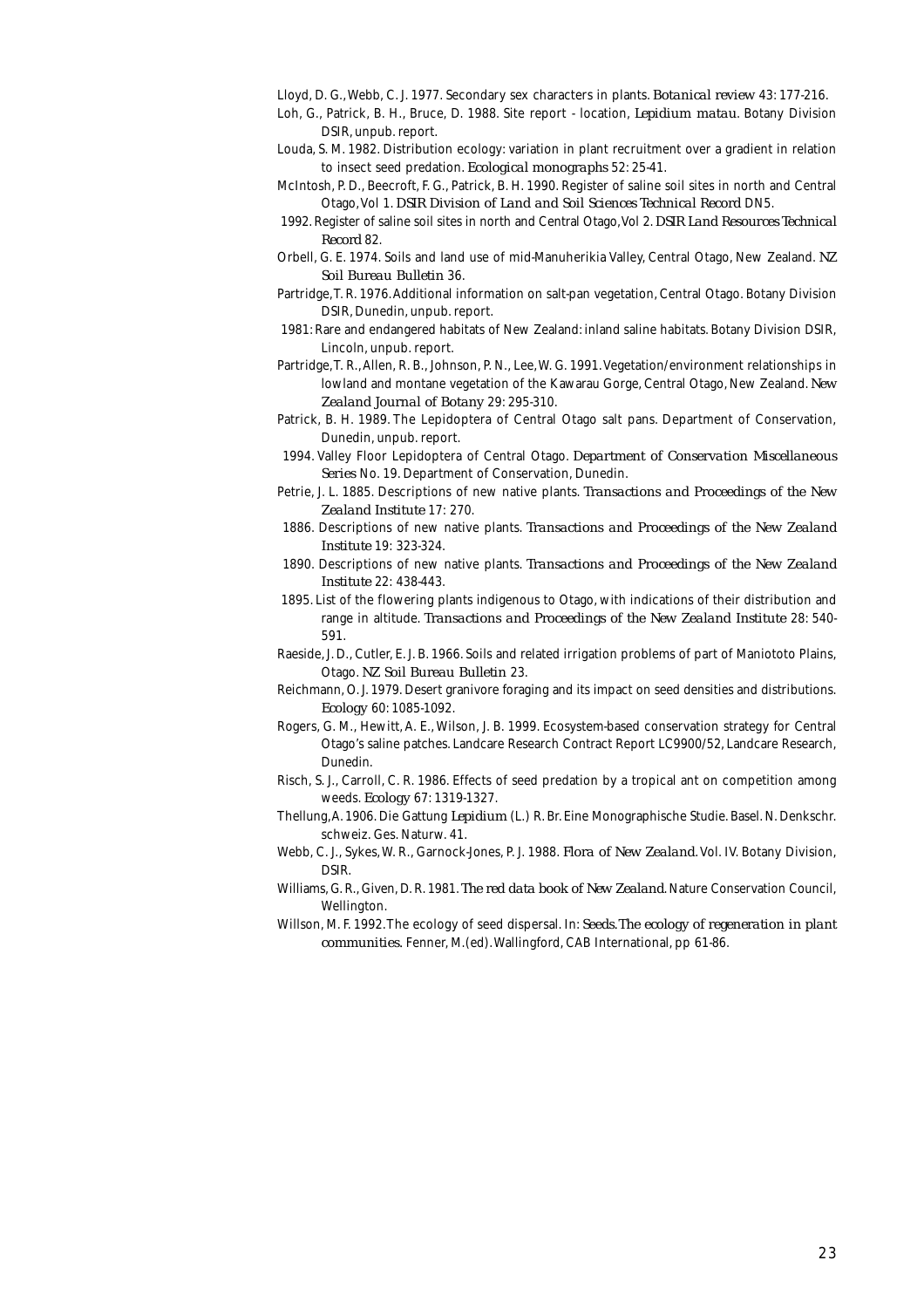### Appendix 1: Published recovery plans

| <b>RECOVERY PLAN</b>            | #  | COST    | YEAR APPROVED |
|---------------------------------|----|---------|---------------|
| Muehlenbeckia astonii           | 31 | ( \$15) | Approved 2000 |
| North Island kokako             | 30 | (S15)   | Approved 1999 |
| Weka                            | 29 | (S15)   | Approved 1999 |
| Pittosporum patulum             | 28 | ( \$15) | Approved 1999 |
| Cyclodina skinks                | 27 | ( \$15) | Approved 1999 |
| Coastal cress                   | 26 | (S15)   | Approved 1999 |
| Threatened weta                 | 25 | (S15)   | Approved 1998 |
| Striped skink                   | 24 | (S15)   | Approved 1998 |
| Fairy tern                      | 23 | (S15)   | Approved 1997 |
| <b>Blue duck</b>                | 22 | (S15)   | Approved 1997 |
| Kakapo                          | 21 | (S15)   | Approved 1996 |
| Stitchbird                      | 20 | (S15)   | Approved 1996 |
| Brown teal                      | 19 | (S15)   | Approved 1996 |
| Native frogs                    | 18 | (S15)   | Approved 1996 |
| New Zealand (Hooker's) Sea Lion | 17 | (S15)   | Approved 1995 |
| Dactylanthus taylorii           | 16 | (S15)   | Approved 1995 |
| Bat (Peka peka)                 | 15 | (S15)   | Approved 1995 |
| Otago and grand skinks          | 14 | (S15)   | Approved 1995 |
| Giant land snail                | 13 | (S15)   | Approved 1995 |
| Takahe                          | 12 | (S15)   | Approved 1994 |
| South Island saddleback         | 11 | (S15)   | Approved 1994 |
| <b>New Zealand Dotterel</b>     | 10 | (S15)   | Approved 1993 |
| Tuatara                         | 9  | (S15)   | Approved 1993 |
| Kowhai ngutukaka                | 8  | (S15)   | Approved 1993 |